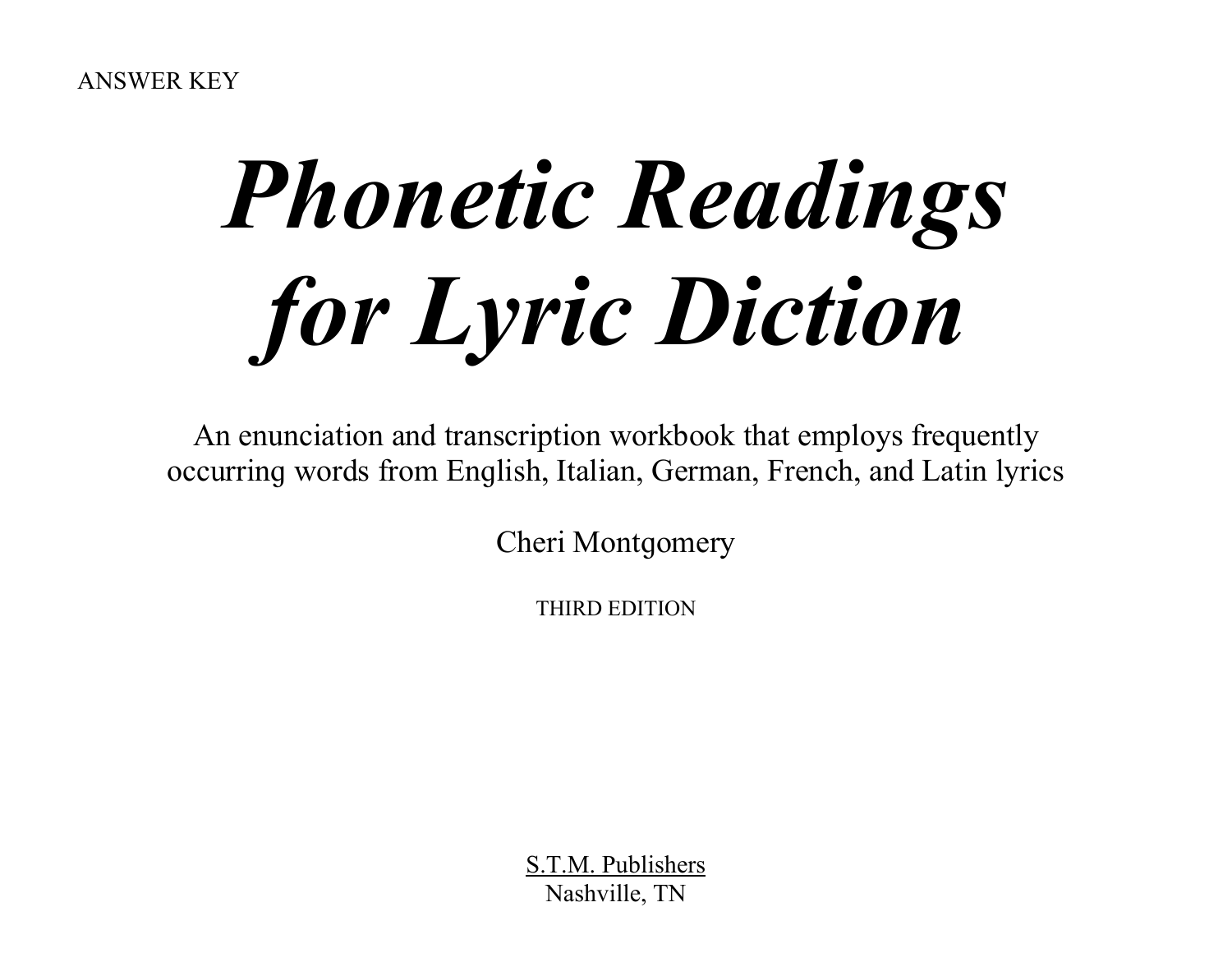#### Copyright © 2015 Cheri A. Montgomery ii

ALL RIGHTS RESERVED. This book, or parts thereof, may not be reproduced in any form by any means without the written permission of the publisher. The scanning, uploading, photocopying and distribution of this book via the internet or by any other means is illegal and punishable by law. Your support of the author's riɡhts is appreciated.

Copies of this book may be ordered by contacting: S.T.M. Publishers, P.O. Box 111485, Nashville, TN 37222 Tel: (615) 831-9859 Fax: (615) 831-7148 Email: info@studenttextmfɡ.com Website: www.stmpublishers.com



र ज

Phonetic Readings for Lyric Diction, 3<sup>rd</sup> edition, Instructor's Manual, spiral bound, ISBN 978-0-9894385-7-5

ISBN 978-1-7338631-0-0 (spiral bound) Singer's Diction Student Manual ISBN 978-1-7338631-1-7 (spiral bound) Singer's Diction Instructor's Manual<br>978-1-7352114-0-4/978-1-7352114-1-1 The Singer's Daily Practice Journal, volume IStudent/Instructor's 978-1-7352114-0-4/978-1-7352114-1-1 The Singer's Daily Practice Journal, volume I 978-0-9975578-7-9/978-1-7352114-2-8 The Singer's Daily Practice Journal, volume II Student/Instructor's 978-1-7338631-6-2/978-1-7338631-7-9 The Singer's Daily Practice Journal, volume III Student/Instructor's ISBN 978-1-7338631-2-4 (spiral bound) IPA Handbook for Singers,  $2<sup>nd</sup>$  edition Student/Instructor's ISBN 978-0-9975578-3-1 (spiral bound) Phonetic Readings for Lyric Diction,  $3^{rd}$  edition Student Manual ISBN 978-0-9894385-7-5 (spiral bound) Phonetic Readings for Lyric Diction,  $3<sup>rd</sup>$  edition Instructor's Manual ISBN 978-0-9975578-0-0 (spiral bound) Phonetic Transcription for Lyric Diction Student Manual ISBN 978-0-9975578-1-7 (spiral bound) Phonetic Transcription for Lyric Diction Instructor's Manual ISBN 978-0-9975578-5-5 (spiral bound) Phonetic Transcription for Lyric Diction, expanded Student Manual ISBN 978-0-9975578-4-8 (spiral bound) Phonetic Transcription for Lyric Diction, expanded Instructor's Manual ISBN 978-1-7338631-5-5 (spiral bound) English Lyric Diction Workbook,  $4<sup>th</sup>$  edition Student Manual ISBN 978-1-7338631-3-1 (spiral bound) English Lyric Diction Workbook,  $4<sup>th</sup>$  edition Instructor's Manual ISBN 978-0-9818829-8-7 (spiral bound) Italian Lyric Diction Workbook, 3rd edition Student Manual ISBN 978-0-9818829-7-0 (spiral bound) Italian Lyric Diction Workbook,  $3<sup>rd</sup>$  edition Instructor's Manual ISBN 978-0-9916559-2-2 (spiral bound) Latin Lyric Diction Workbook Student Manual ISBN 978-0-9916559-0-8 (spiral bound) Latin Lyric Diction Workbook Instructor's Manual ISBN 978-0-9916559-0-8 (spiral bound) Latin Lyric Diction Workbook Instructor's Manual ISBN 978-0-9818829-6-3 (spiral bound) German Lyric Diction Workbook,  $5<sup>th</sup>$  edition Student Manual ISBN 978-0-9916559-9-1 (spiral bound) German Lyric Diction Workbook,  $5<sup>th</sup>$  edition Instructor's Manual ISBN 978-0-9916559-1-5 (spiral bound) French Lyric Diction Workbook, 4<sup>th</sup> edition Student Manual ISBN 978-0-9916559-3-9 (spiral bound) French Lyric Diction Workbook,  $4<sup>th</sup>$  edition Instructor's Manual ISBN 978-0-9916559-5-3 (spiral bound) Advanced French Lyric Diction Workbook Student Manual ISBN 978-0-9916559-6-0 (spiral bound) | Advanced French Lyric Diction Workbook | Instructor's Manual ISBN 978-1-7352114-4-2 (spiral bound) Russian Lyric Diction Workbook Student Manual ISBN 978-1-7352114-3-5 (spiral bound) Russian Lyric Diction Workbook Instructor's Manual ISBN 978-1-7352114-9-7 (spiral bound) Spanish Lyric Diction Workbook Student Manual ISBN 978-1-7352114-7-3 (spiral bound) Spanish Lyric Diction Workbook Instructor's Manual

Resources for voice and diction from S.T.M. Publishers:

Front Cover Image: Camille Pissarro's *Place du Carrousel, Paris* 1900. Image courtesy of the National Gallery of Art Back Cover Image: Camille Pissarro's *Avenue de l'opera a Paris*, 1900. Image courtesy of the National Gallery of Art Technical Support: Verlan Kliewer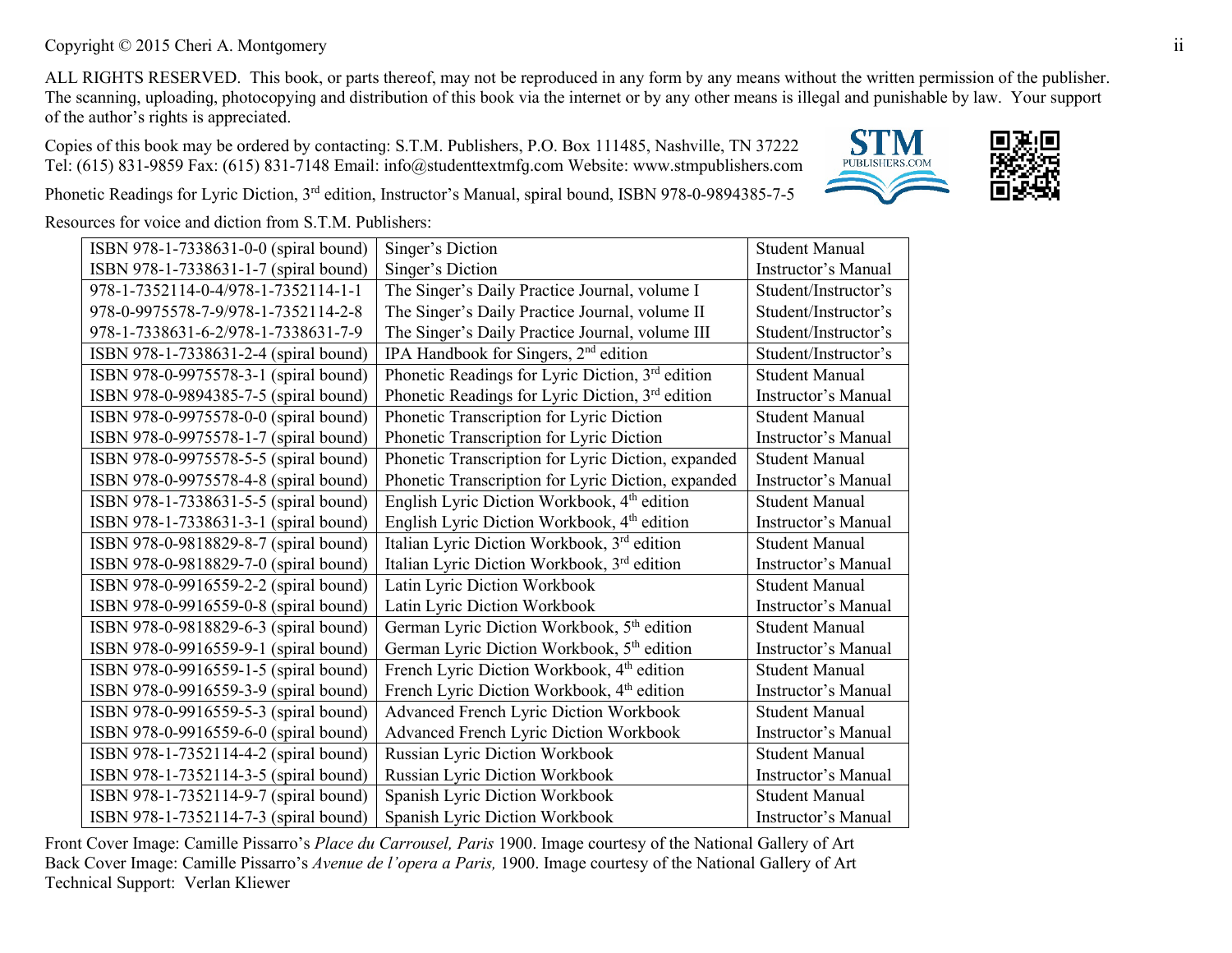# PREFACE

*Phonetic Readings for Lyric Diction* is tailored to suit the current needs of the lyric diction course. It functions easily as an introduction to an in-depth study of lyric diction or as an all-in-one workbook for proɡrams that offer diction in a sinɡle semester. The *IPA Handbook for Singers* is a companion text. Toɡether, they provide a study of Enɡlish, Italian, German, French, and Latin enunciation that is uniquely merged with a course in English transcription.

Mastering English transcription is a vital part of this approach. The study of English spellings quides students toward eloquent pronunciation and helps them appreciate the beauty of proper pronunciation as it relates to other lanquaqes.

There are several advantages to having multiple languages in one text:

- Continuity is served. The method of transcription and use of phonetic symbols are consistent throughout the languages so that contrasts and comparisons can readily be made.
- The topics are covered in a concise manner. Enunciation rules with audio links (*IPA Handbook for Singers*) alonɡ with phonetic exercises (*Phonetic Readings for Lyric Diction*) help students explore the sounds of foreign languages as they relate to lyric diction.
- Consistency is provided. All texts by Montgomery follow the same method of transcription.
- Accuracy and reliability are insured. The rules for transcription applied in this text are included in the appendix of *Exploring Art Song Lyrics* published by Oxford University Press. A panel of Oxford reviewers and editors critiqued and approved Montqomery's method of transcription and choice of phonetic symbols.

The organization of this workbook challenges students to become involved in the learning process by offering individually assigned word and phrase lists. Chapters progress in a graded and cumulative order to cover topics ranging from articulatory phonetics and enunciation, to Enɡlish transcription rules and phonetic readings. This workbook is not a condensed version of existing texts. It was written to accommodate alternate course arrangements (the abbreviated diction study or the diction course that focuses on singing and enunciation).

Resources newly created for this workbook include:

- Transcribed art songs. A database of transcribed art songs was made searchable to optimize the selection of lyrics. The art songs that introduce each chapter contain a frequent occurrence of the sounds covered in that particular section.
- Enunciation assignments. Italian, German, French, and Latin enunciation assignments introduce vowel and consonant sounds in incremental steps.
- Enɡlish transcription rules. A new order of Enɡlish transcription rules and exercises is provided.
- English phonetic readings. English IPA reading exercises from art songs and classical literature are included.
- English review of rules. A revised summary of English transcription rules is provided.

The companion text, *IPA Handbook for Singers*, is a dictionary of phonetic symbols with enunciation instructions and audio links. It was designed to help students complete the phonetic charts in *Phonetic Readings for Lyric Diction*. It also provides a useful reference for the accurate pronunciation of phonetically prepared Enɡlish, Italian, German, French, and Latin lyrics. A listening lab with sung examples is available on the listening page at www.stmpublishers.com.

The *Lyric Diction Workbook Series* provides a dialect-free pronunciation of foreign languages that is ideal for singing. Familiarity with pronunciation is ɡained as numerous words are encountered. The 12 word and phrase lists in each chapter or unit make qrading easier for the instructor. Each student is to receive a homework number at the beginning of the course. Pronunciation and transcription are assessed through in-class enunciation of the individually assigned homework lists. Sample gradebooks and syllabi are available on the instructor's paɡe at www.stmpublishers.com. A discussion of how the workbooks function in the classroom is available in the article: *The Dynamic Diction Classroom* published in the Sept./Oct. 2011 issue of the *Journal of Singing*. A discussion of the purpose of the lyric diction course is provided in the article: *Diction (Still) Belongs in the Music Department* published in the Jan./Feb. 2020 issue of the *Journal of Singing*.

Cheri Montgomery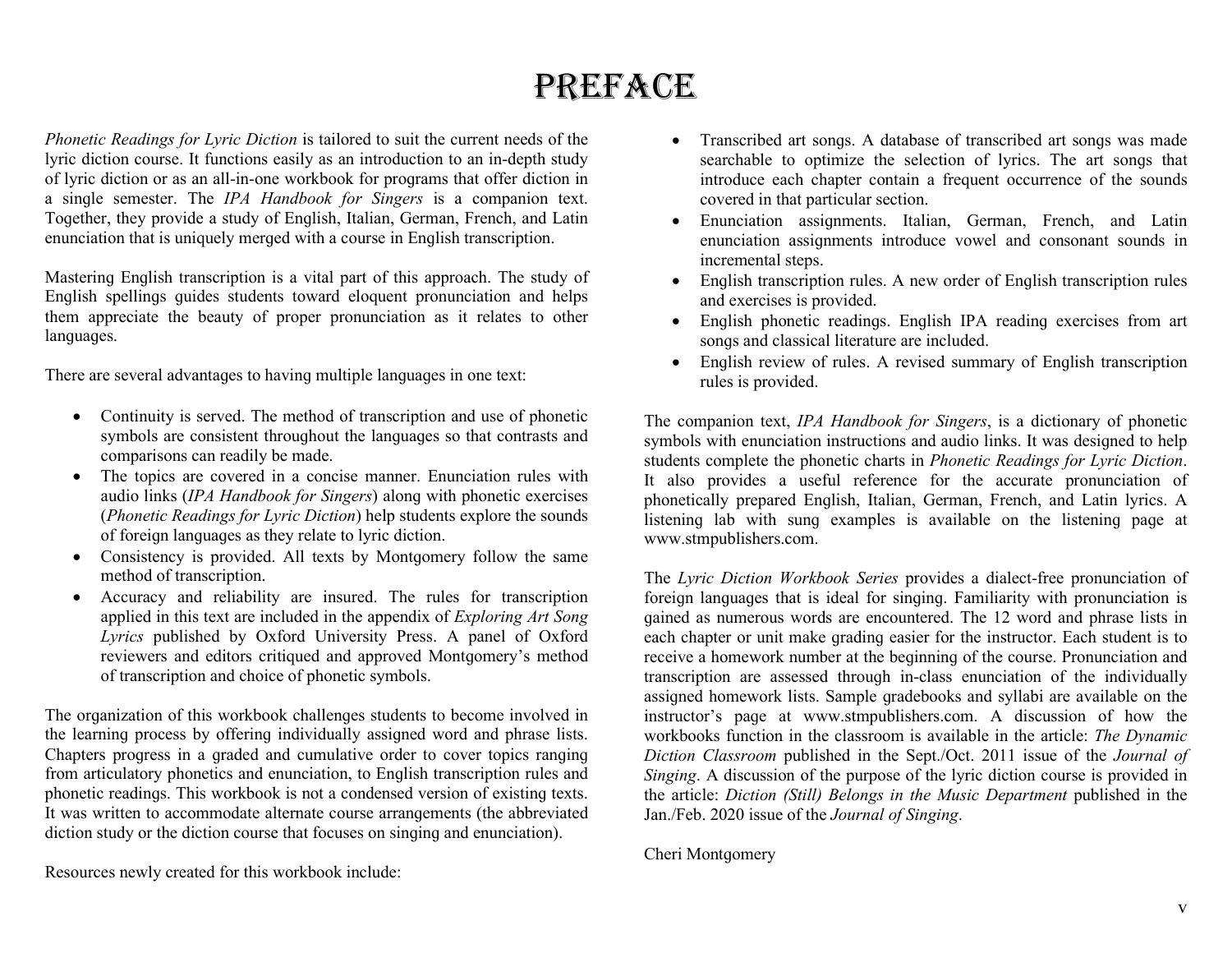## CREDITS

- Dr. Elsa Filosa, Assistant Professor of Italian at Vanderbilt University: Enɡlish translation editor of Italian lyric word lists
- Sarah Köllner, editor of the *Athenäum - Jahrbuch der Friedrich Schlegel-Gesellschaft*: Enɡlish translation editor of German lyric word lists

Cecile Moreau: Enɡlish translation editor of French lyric word lists

- Dr. Daniel Solomon, professor of Latin and Director of Underɡraduate Studies in Classical Studies at Vanderbilt University: Latin text and translation editor
- Charlotte Ulrich, Student at the Blair School of Music at Vanderbilt University: Assisted with the selection and transcription of English art songs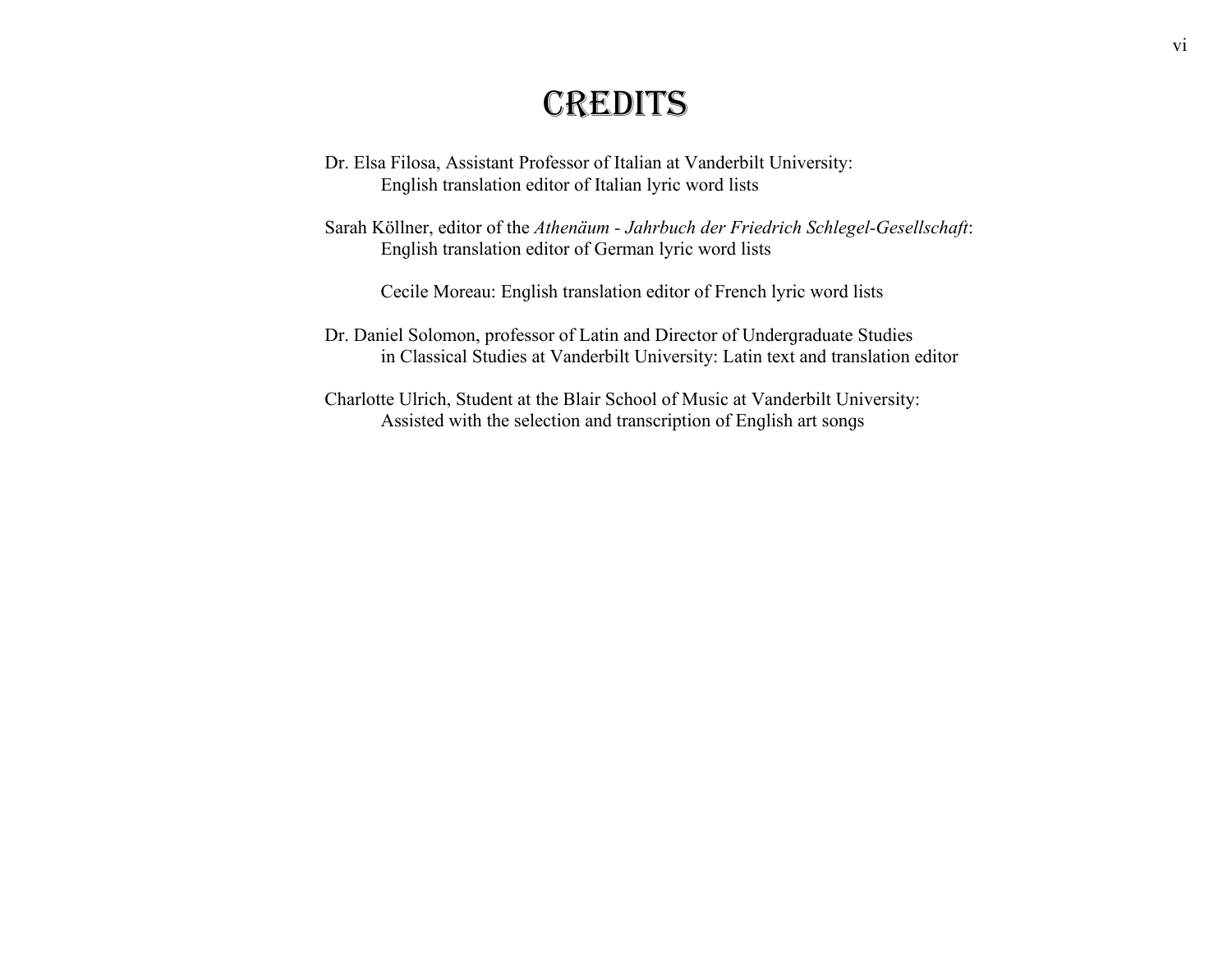| <b>Articulatory Phonetics</b><br>IPA for Lyric Diction<br>$\overline{a}$<br>Phonetic Charts<br>3<br>Italian Chapter 1: Dental and plosive consonants, closed front [i] and bright [a]<br>Listening Assignment<br>6<br><b>Enunciation Rules</b><br>6<br>Italian Phonetic Charts<br>7<br>8<br>Italian Phonetic Readings<br>Italian Phrases<br>IO<br>English IPA Exercise<br>English [i], [a], and voicing of final s and d<br>IO<br>Italian Chapter 2: Affricates, velar [ŋ], [j] glide, closed front [e], and open front [ɛ]<br>Listening Assignment<br>12<br>Italian Phonetic Charts<br>13<br>English IPA Exercise<br>English affricates, [j], $[e]$ , $[\varepsilon]$ and $[?]$<br>13<br>Italian Phonetic Readings<br>14<br>Italian Phrases<br>16<br>Italian Chapter 3: Voiced double consonants, closed back [u]<br>Listening Assignment<br>18<br>Italian Phonetic Charts<br>19<br>English IPA Exercise<br>19<br>Italian Phonetic Readings<br>20<br>Italian Phrases<br>22<br>Italian Chapter 4: The [w] glide, closed back [o] and open back [ɔ]<br>Listening Assignment<br>24<br>Italian Phonetic Chart<br>25<br>English IPA Exercise<br>English spellings for $[w]$ , open $[5]$ , and long<br>25<br>Italian Phonetic Readings<br>vowel replacement of $r$<br>26<br>Italian Phrases<br>28<br>Italian Chapter 5: Double consonant stops, voiceless double consonant fricatives<br>Listening Assignment<br>30<br>Italian Phonetic Chart<br>3I<br>English IPA Review<br>English IPA Review of rules from ch. $1 - 5$<br>3I | <b>Chapter Headings</b> | Exercises                 | Page | <b>English Topics</b>                                  |
|-----------------------------------------------------------------------------------------------------------------------------------------------------------------------------------------------------------------------------------------------------------------------------------------------------------------------------------------------------------------------------------------------------------------------------------------------------------------------------------------------------------------------------------------------------------------------------------------------------------------------------------------------------------------------------------------------------------------------------------------------------------------------------------------------------------------------------------------------------------------------------------------------------------------------------------------------------------------------------------------------------------------------------------------------------------------------------------------------------------------------------------------------------------------------------------------------------------------------------------------------------------------------------------------------------------------------------------------------------------------------------------------------------------------------------------------------------------------------------------------------------------------------------|-------------------------|---------------------------|------|--------------------------------------------------------|
|                                                                                                                                                                                                                                                                                                                                                                                                                                                                                                                                                                                                                                                                                                                                                                                                                                                                                                                                                                                                                                                                                                                                                                                                                                                                                                                                                                                                                                                                                                                             |                         |                           |      |                                                        |
|                                                                                                                                                                                                                                                                                                                                                                                                                                                                                                                                                                                                                                                                                                                                                                                                                                                                                                                                                                                                                                                                                                                                                                                                                                                                                                                                                                                                                                                                                                                             |                         |                           |      |                                                        |
|                                                                                                                                                                                                                                                                                                                                                                                                                                                                                                                                                                                                                                                                                                                                                                                                                                                                                                                                                                                                                                                                                                                                                                                                                                                                                                                                                                                                                                                                                                                             |                         |                           |      |                                                        |
|                                                                                                                                                                                                                                                                                                                                                                                                                                                                                                                                                                                                                                                                                                                                                                                                                                                                                                                                                                                                                                                                                                                                                                                                                                                                                                                                                                                                                                                                                                                             |                         |                           |      |                                                        |
|                                                                                                                                                                                                                                                                                                                                                                                                                                                                                                                                                                                                                                                                                                                                                                                                                                                                                                                                                                                                                                                                                                                                                                                                                                                                                                                                                                                                                                                                                                                             |                         |                           |      |                                                        |
|                                                                                                                                                                                                                                                                                                                                                                                                                                                                                                                                                                                                                                                                                                                                                                                                                                                                                                                                                                                                                                                                                                                                                                                                                                                                                                                                                                                                                                                                                                                             |                         |                           |      |                                                        |
|                                                                                                                                                                                                                                                                                                                                                                                                                                                                                                                                                                                                                                                                                                                                                                                                                                                                                                                                                                                                                                                                                                                                                                                                                                                                                                                                                                                                                                                                                                                             |                         |                           |      |                                                        |
|                                                                                                                                                                                                                                                                                                                                                                                                                                                                                                                                                                                                                                                                                                                                                                                                                                                                                                                                                                                                                                                                                                                                                                                                                                                                                                                                                                                                                                                                                                                             |                         |                           |      |                                                        |
|                                                                                                                                                                                                                                                                                                                                                                                                                                                                                                                                                                                                                                                                                                                                                                                                                                                                                                                                                                                                                                                                                                                                                                                                                                                                                                                                                                                                                                                                                                                             |                         |                           |      |                                                        |
|                                                                                                                                                                                                                                                                                                                                                                                                                                                                                                                                                                                                                                                                                                                                                                                                                                                                                                                                                                                                                                                                                                                                                                                                                                                                                                                                                                                                                                                                                                                             |                         |                           |      |                                                        |
|                                                                                                                                                                                                                                                                                                                                                                                                                                                                                                                                                                                                                                                                                                                                                                                                                                                                                                                                                                                                                                                                                                                                                                                                                                                                                                                                                                                                                                                                                                                             |                         |                           |      |                                                        |
|                                                                                                                                                                                                                                                                                                                                                                                                                                                                                                                                                                                                                                                                                                                                                                                                                                                                                                                                                                                                                                                                                                                                                                                                                                                                                                                                                                                                                                                                                                                             |                         |                           |      |                                                        |
|                                                                                                                                                                                                                                                                                                                                                                                                                                                                                                                                                                                                                                                                                                                                                                                                                                                                                                                                                                                                                                                                                                                                                                                                                                                                                                                                                                                                                                                                                                                             |                         |                           |      |                                                        |
|                                                                                                                                                                                                                                                                                                                                                                                                                                                                                                                                                                                                                                                                                                                                                                                                                                                                                                                                                                                                                                                                                                                                                                                                                                                                                                                                                                                                                                                                                                                             |                         |                           |      |                                                        |
|                                                                                                                                                                                                                                                                                                                                                                                                                                                                                                                                                                                                                                                                                                                                                                                                                                                                                                                                                                                                                                                                                                                                                                                                                                                                                                                                                                                                                                                                                                                             |                         |                           |      |                                                        |
|                                                                                                                                                                                                                                                                                                                                                                                                                                                                                                                                                                                                                                                                                                                                                                                                                                                                                                                                                                                                                                                                                                                                                                                                                                                                                                                                                                                                                                                                                                                             |                         |                           |      |                                                        |
|                                                                                                                                                                                                                                                                                                                                                                                                                                                                                                                                                                                                                                                                                                                                                                                                                                                                                                                                                                                                                                                                                                                                                                                                                                                                                                                                                                                                                                                                                                                             |                         |                           |      |                                                        |
|                                                                                                                                                                                                                                                                                                                                                                                                                                                                                                                                                                                                                                                                                                                                                                                                                                                                                                                                                                                                                                                                                                                                                                                                                                                                                                                                                                                                                                                                                                                             |                         |                           |      |                                                        |
|                                                                                                                                                                                                                                                                                                                                                                                                                                                                                                                                                                                                                                                                                                                                                                                                                                                                                                                                                                                                                                                                                                                                                                                                                                                                                                                                                                                                                                                                                                                             |                         |                           |      |                                                        |
|                                                                                                                                                                                                                                                                                                                                                                                                                                                                                                                                                                                                                                                                                                                                                                                                                                                                                                                                                                                                                                                                                                                                                                                                                                                                                                                                                                                                                                                                                                                             |                         |                           |      | English spellings for $[u]$ , $[iu]$ , and retroflex r |
|                                                                                                                                                                                                                                                                                                                                                                                                                                                                                                                                                                                                                                                                                                                                                                                                                                                                                                                                                                                                                                                                                                                                                                                                                                                                                                                                                                                                                                                                                                                             |                         |                           |      |                                                        |
|                                                                                                                                                                                                                                                                                                                                                                                                                                                                                                                                                                                                                                                                                                                                                                                                                                                                                                                                                                                                                                                                                                                                                                                                                                                                                                                                                                                                                                                                                                                             |                         |                           |      |                                                        |
|                                                                                                                                                                                                                                                                                                                                                                                                                                                                                                                                                                                                                                                                                                                                                                                                                                                                                                                                                                                                                                                                                                                                                                                                                                                                                                                                                                                                                                                                                                                             |                         |                           |      |                                                        |
|                                                                                                                                                                                                                                                                                                                                                                                                                                                                                                                                                                                                                                                                                                                                                                                                                                                                                                                                                                                                                                                                                                                                                                                                                                                                                                                                                                                                                                                                                                                             |                         |                           |      |                                                        |
|                                                                                                                                                                                                                                                                                                                                                                                                                                                                                                                                                                                                                                                                                                                                                                                                                                                                                                                                                                                                                                                                                                                                                                                                                                                                                                                                                                                                                                                                                                                             |                         |                           |      |                                                        |
|                                                                                                                                                                                                                                                                                                                                                                                                                                                                                                                                                                                                                                                                                                                                                                                                                                                                                                                                                                                                                                                                                                                                                                                                                                                                                                                                                                                                                                                                                                                             |                         |                           |      |                                                        |
|                                                                                                                                                                                                                                                                                                                                                                                                                                                                                                                                                                                                                                                                                                                                                                                                                                                                                                                                                                                                                                                                                                                                                                                                                                                                                                                                                                                                                                                                                                                             |                         |                           |      |                                                        |
|                                                                                                                                                                                                                                                                                                                                                                                                                                                                                                                                                                                                                                                                                                                                                                                                                                                                                                                                                                                                                                                                                                                                                                                                                                                                                                                                                                                                                                                                                                                             |                         |                           |      |                                                        |
|                                                                                                                                                                                                                                                                                                                                                                                                                                                                                                                                                                                                                                                                                                                                                                                                                                                                                                                                                                                                                                                                                                                                                                                                                                                                                                                                                                                                                                                                                                                             |                         |                           |      |                                                        |
|                                                                                                                                                                                                                                                                                                                                                                                                                                                                                                                                                                                                                                                                                                                                                                                                                                                                                                                                                                                                                                                                                                                                                                                                                                                                                                                                                                                                                                                                                                                             |                         |                           |      |                                                        |
|                                                                                                                                                                                                                                                                                                                                                                                                                                                                                                                                                                                                                                                                                                                                                                                                                                                                                                                                                                                                                                                                                                                                                                                                                                                                                                                                                                                                                                                                                                                             |                         |                           |      |                                                        |
|                                                                                                                                                                                                                                                                                                                                                                                                                                                                                                                                                                                                                                                                                                                                                                                                                                                                                                                                                                                                                                                                                                                                                                                                                                                                                                                                                                                                                                                                                                                             |                         |                           |      |                                                        |
|                                                                                                                                                                                                                                                                                                                                                                                                                                                                                                                                                                                                                                                                                                                                                                                                                                                                                                                                                                                                                                                                                                                                                                                                                                                                                                                                                                                                                                                                                                                             |                         | Italian Phonetic Readings | 32   |                                                        |
| Italian Phrases<br>34                                                                                                                                                                                                                                                                                                                                                                                                                                                                                                                                                                                                                                                                                                                                                                                                                                                                                                                                                                                                                                                                                                                                                                                                                                                                                                                                                                                                                                                                                                       |                         |                           |      |                                                        |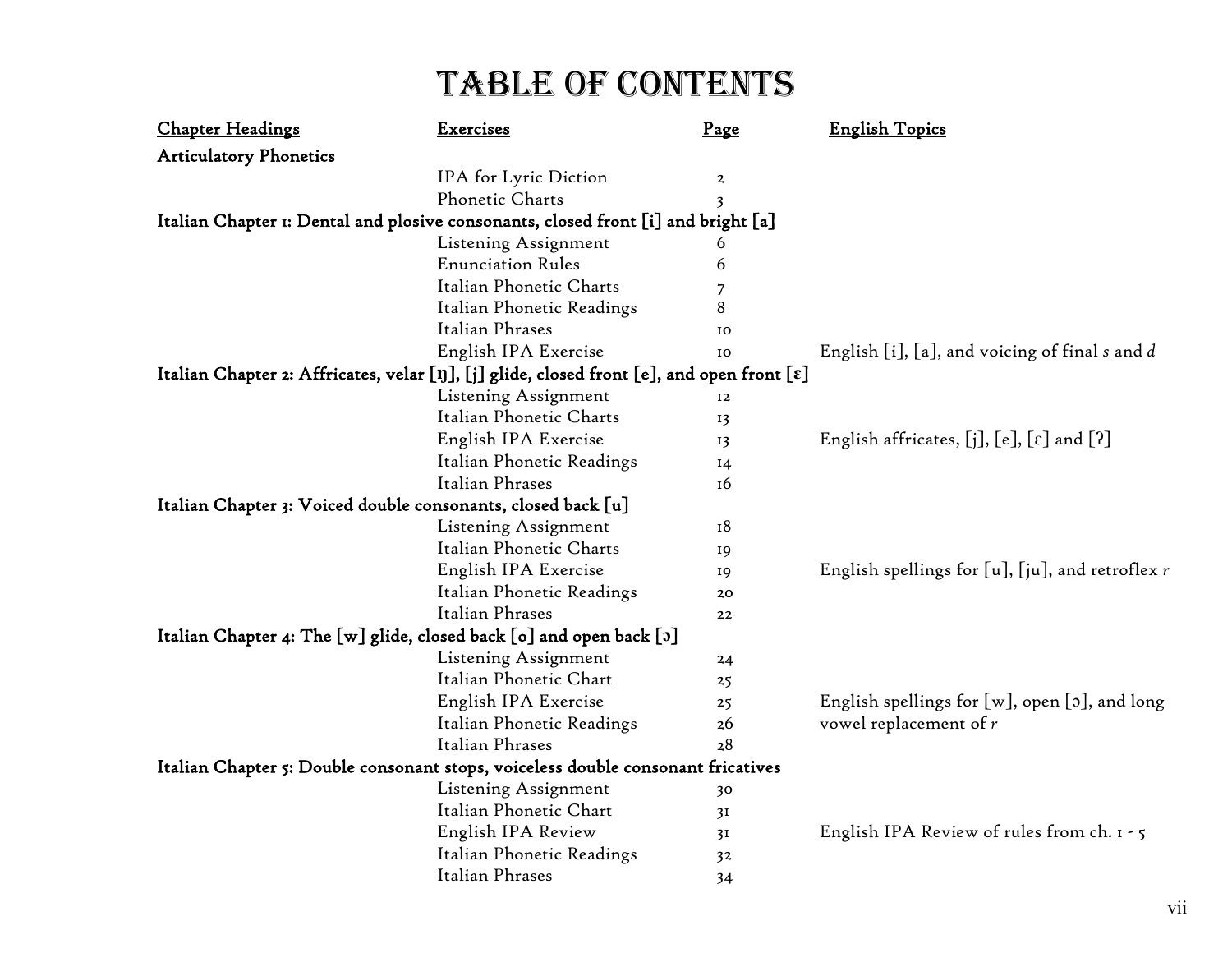| <b>Chapter Headings</b>                      | Exercises                                                                         | Page | <b>English Topics</b>                              |
|----------------------------------------------|-----------------------------------------------------------------------------------|------|----------------------------------------------------|
|                                              | German Chapter 1: closed vowels and dark $[a]$ , German consonants                |      |                                                    |
|                                              | Listening Assignment                                                              | 36   |                                                    |
|                                              | <b>Enunciation Rules</b>                                                          | 36   |                                                    |
|                                              | German Phonetic Charts                                                            | 37   |                                                    |
|                                              | German Phonetic Readings                                                          | 38   |                                                    |
|                                              | German Phrases                                                                    | 40   |                                                    |
|                                              | English IPA Exercise                                                              | 40   | English spellings for dark [a] and schwa           |
| German Chapter 2: Open vowels and bright [a] |                                                                                   |      |                                                    |
|                                              | Listening Assignment                                                              | 42   |                                                    |
|                                              | German Phonetic Chart                                                             | 43   |                                                    |
|                                              | English IPA Exercise                                                              | 43   | English spellings for open vowels and              |
|                                              | German Phonetic Readings                                                          | 44   | unstressed $\lceil$ I]                             |
|                                              | German Phrases                                                                    | 46   |                                                    |
|                                              | German Chapter 3: Double consonants, the [j] glide, prepalatal [f], and velar [ŋ] |      |                                                    |
|                                              | Listening Assignment                                                              | 48   |                                                    |
|                                              | German Phonetic Chart                                                             | 49   |                                                    |
|                                              | English IPA Exercise                                                              | 49   | English spellings for $[j], [j],$ and $[\eta]$     |
|                                              | German Phonetic Readings                                                          | 50   |                                                    |
|                                              | German Phrases                                                                    | 52   |                                                    |
| German Chapter 4: Mixed vowels               |                                                                                   |      |                                                    |
|                                              | German Phonetic Chart                                                             | 53   |                                                    |
|                                              | Listening Assignment                                                              | 54   |                                                    |
|                                              | German Phonetic Readings                                                          | 56   |                                                    |
|                                              | German Phrases                                                                    | 58   |                                                    |
|                                              | English IPA Exercise                                                              | 60   | Transcription of diphthongs for lyric diction      |
|                                              | German Chapter 5: German diphthongs and the fricative ich Laut and ach Laut       |      |                                                    |
|                                              | Listening Assignment                                                              | 62   |                                                    |
|                                              | German Phonetic Chart                                                             | 63   |                                                    |
|                                              | English IPA Exercise                                                              | 63   | English dental fricative $[\delta]$ and $[\theta]$ |
|                                              | German Phonetic Readings                                                          | 64   |                                                    |
|                                              | German Phrases                                                                    | 66   |                                                    |
|                                              | English IPA Review                                                                | 68   | American English pronunciation                     |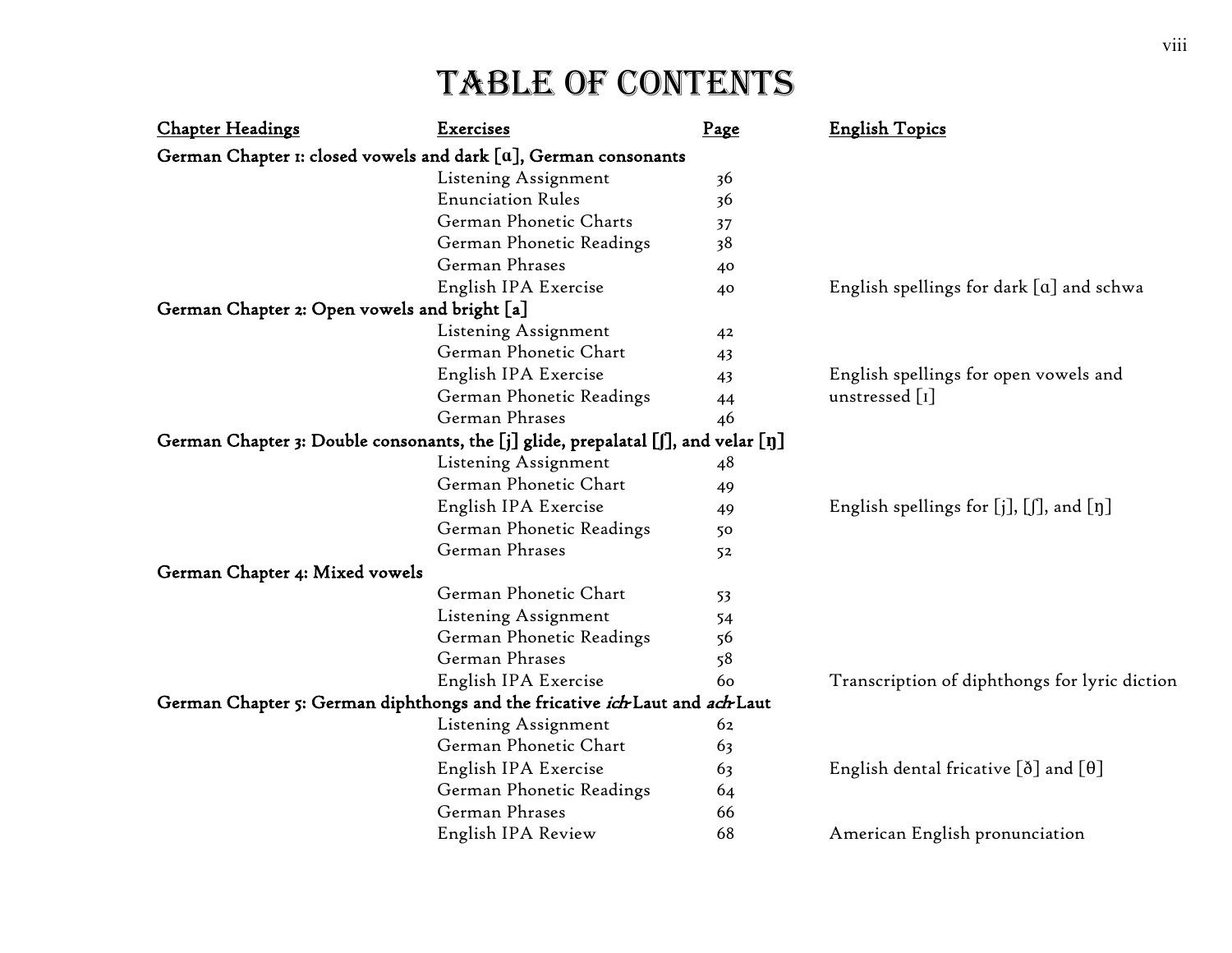| <b>Chapter Headings</b>                                                                             | Exercises                | Page | <b>English Topics</b>                                           |
|-----------------------------------------------------------------------------------------------------|--------------------------|------|-----------------------------------------------------------------|
| French Chapter 1: Dental and plosive consonants, [w] glide, closed [i], [e], bright [a]             |                          |      |                                                                 |
|                                                                                                     | Listening Assignment     | 70   |                                                                 |
|                                                                                                     | <b>Enunciation Rules</b> | 70   |                                                                 |
|                                                                                                     | French Phonetic Charts   | 71   |                                                                 |
|                                                                                                     | French Phonetic Readings | 72   |                                                                 |
|                                                                                                     | French Phrases           | 74   |                                                                 |
|                                                                                                     | English IPA Exercise     | 74   | English [3], flipped $[r]$ , and the schwa                      |
| French Chapter 2: The [j] glide, open front [ $\varepsilon$ ] and semi-open front [ $\varepsilon$ ] |                          |      | replacement of $r$                                              |
|                                                                                                     | Listening Assignment     | 76   |                                                                 |
|                                                                                                     | French Phonetic Chart    | 77   |                                                                 |
|                                                                                                     | English IPA Exercise     | 77   | English spellings for semi-open $[I]$ and $[p]$                 |
|                                                                                                     | French Phonetic Readings | 78   |                                                                 |
|                                                                                                     | French Phrases           | 80   |                                                                 |
| French Chapter 3: Prepalatal [f], [3], and [n], back vowels, and dark [a]                           |                          |      |                                                                 |
|                                                                                                     | Listening Assignment     | 82   |                                                                 |
|                                                                                                     | French Phonetic Charts   | 83   |                                                                 |
|                                                                                                     | English IPA Exercise     | 83   | English spellings for [3], dark $[a]$ and $[x]$                 |
|                                                                                                     | French Phonetic Readings | 84   |                                                                 |
|                                                                                                     | French Phrases           | 86   |                                                                 |
| French Chapter 4: The [y] glide and closed mixed [y]                                                |                          |      |                                                                 |
|                                                                                                     | Listening Assignment     | 88   |                                                                 |
|                                                                                                     | French Phonetic Chart    | 89   |                                                                 |
|                                                                                                     | English IPA Exercise     | 89   | English [w] glide, back [ $\sigma$ ], and central [ $\Lambda$ ] |
|                                                                                                     | French Phonetic Readings | 90   |                                                                 |
|                                                                                                     | French Phrases           | 92   |                                                                 |
| French Chapter 5: Closed mixed [ø], open mixed $[\alpha]$ , and the French schwa [ə]                |                          |      |                                                                 |
|                                                                                                     | Listening Assignment     | 94   |                                                                 |
|                                                                                                     | French Phonetic Chart    | 95   |                                                                 |
|                                                                                                     | English IPA Exercise     | 95   | Defining the English schwa                                      |
|                                                                                                     | French Phonetic Readings | 96   |                                                                 |
|                                                                                                     | French Phrases           | 98   |                                                                 |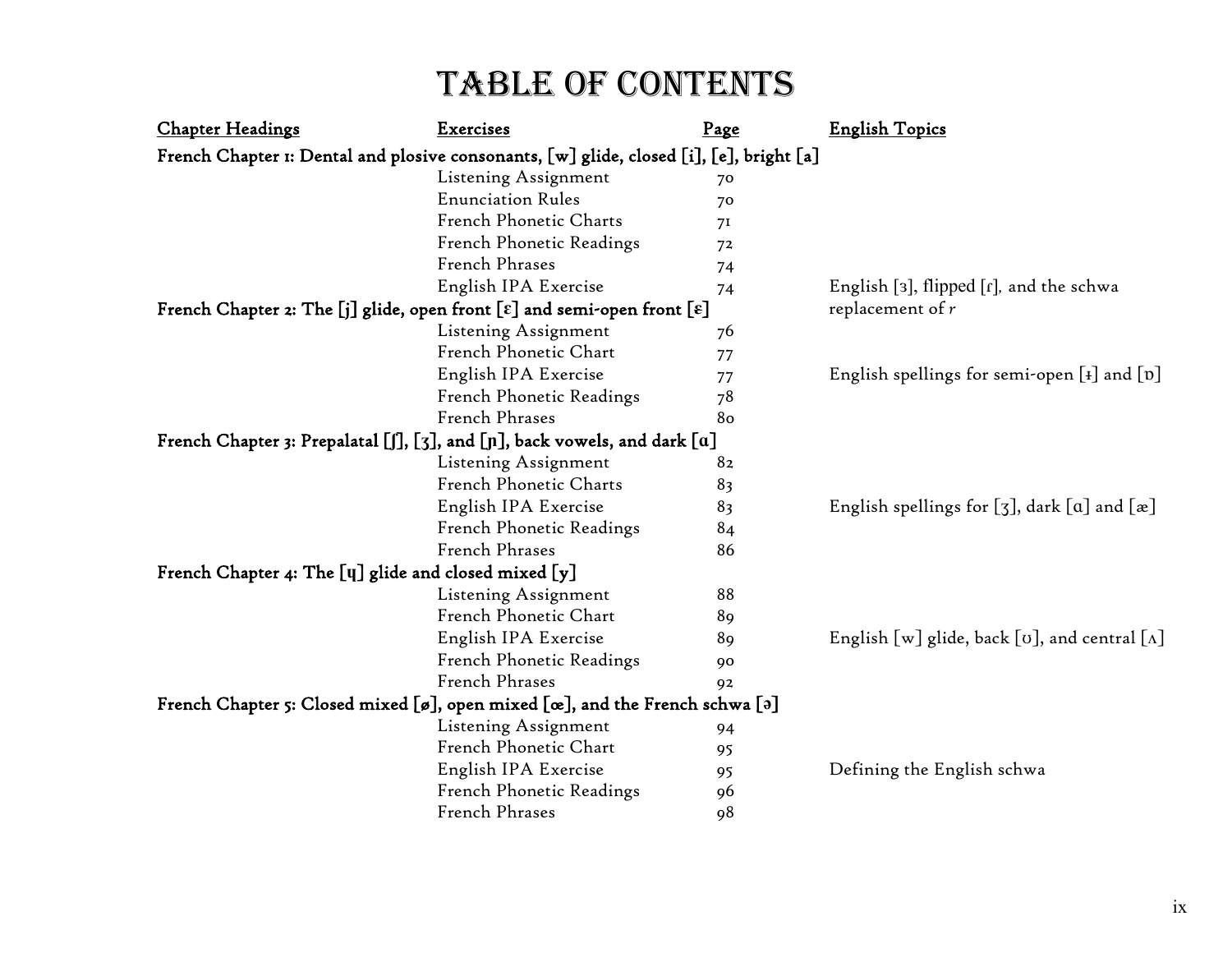| <b>Chapter Headings</b>                                                                         | <b>Exercises</b>                        | Page            | <b>English Topics</b>                            |
|-------------------------------------------------------------------------------------------------|-----------------------------------------|-----------------|--------------------------------------------------|
| French Chapter 6: Dark nasal [ $\tilde{a}$ ] and closed back nasal [ $\tilde{o}$ ]              |                                         |                 |                                                  |
|                                                                                                 | Listening Assignment                    | 100             |                                                  |
|                                                                                                 | French Phonetic Chart                   | IOI             | English spellings and transcriptions for initial |
|                                                                                                 | English IPA Exercise                    | IOI             | unstressed syllables                             |
|                                                                                                 | French Phonetic Readings                | 102             |                                                  |
|                                                                                                 | French Phrases                          | 104             |                                                  |
| French Chapter 7: Open front nasal $[\tilde{\epsilon}]$ and open mixed nasal $[\tilde{\alpha}]$ |                                         |                 |                                                  |
|                                                                                                 | Listening Assignment                    | 10 <sub>0</sub> |                                                  |
|                                                                                                 | French Phonetic Chart                   | 107             |                                                  |
|                                                                                                 | English IPA Exercise                    | IO7             | The forgotten sounds of English                  |
|                                                                                                 | French Phonetic Readings                | 108             |                                                  |
|                                                                                                 | French Phrases                          | IIO             |                                                  |
| Latin Chapter 1: Closed front [i], closed back [u], and dark [a]                                |                                         |                 |                                                  |
|                                                                                                 | Listening Assignment                    | II2             |                                                  |
|                                                                                                 | <b>Enunciation Rules</b>                | II2             |                                                  |
|                                                                                                 | Latin Phonetic Charts                   | II3             |                                                  |
|                                                                                                 | Latin Phonetic Readings                 | II4             |                                                  |
|                                                                                                 | Latin Phrases                           | 116             |                                                  |
|                                                                                                 | English IPA Exercise                    | II <sub>6</sub> | Review of English single element words           |
| Latin Chapter 2: Open front $[\epsilon]$ and open back $[\mathfrak{z}]$                         |                                         |                 |                                                  |
|                                                                                                 | Listening Assignment                    | II8             |                                                  |
|                                                                                                 | Latin Phonetic Chart                    | <b>II9</b>      |                                                  |
|                                                                                                 | English IPA Exercise                    | <b>II9</b>      | Review of English polysyllabic words             |
|                                                                                                 | Latin Phonetic Readings                 | 120             |                                                  |
|                                                                                                 | Latin Phrases                           | I22             |                                                  |
| <b>Additional English Exercises</b>                                                             |                                         |                 |                                                  |
|                                                                                                 | <b>Challenging Consonant Clusters</b>   | 124             |                                                  |
|                                                                                                 | Consonant Combinations with th          | 124             |                                                  |
|                                                                                                 | Consonant Combinations with r           | 124             |                                                  |
|                                                                                                 | Linking Within the Phrase               | 125             |                                                  |
|                                                                                                 | Phonetic Transcriptions of Excerpts 126 |                 |                                                  |
| English Art Songs with IPA                                                                      |                                         | 133             |                                                  |
| <b>Summary of English Transcription Rules</b>                                                   |                                         | 139             |                                                  |
| <b>Answer Key</b>                                                                               |                                         | 14I             |                                                  |
| Bibliography                                                                                    |                                         | 148             |                                                  |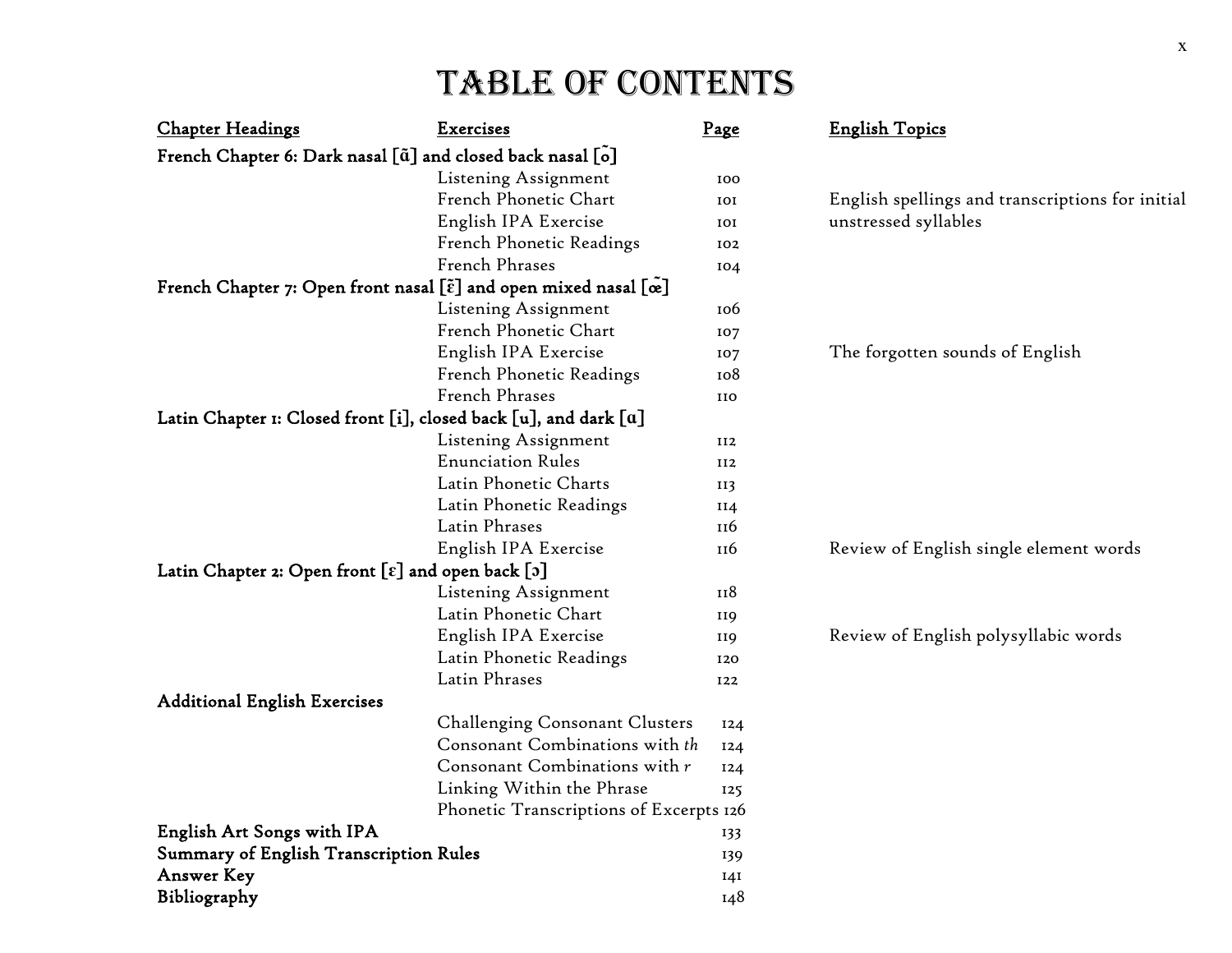## Answer Key for Charts

#### Articulatory Phonetics

| <b>Voiced Consonant</b> | <b>Voiceless Consonant</b> | <b>Voiced Consonant</b> | Voiceless C |
|-------------------------|----------------------------|-------------------------|-------------|
|                         |                            |                         |             |
| W                       | м                          |                         |             |
|                         |                            |                         |             |
|                         |                            |                         |             |
| dz                      |                            |                         |             |

| Voiced Consonant | Voiceless Consonant | <b>Voiced Consonant</b> | <b>Voiceless Consonant</b> |
|------------------|---------------------|-------------------------|----------------------------|
|                  |                     |                         |                            |
| W                | ١M                  |                         |                            |
|                  |                     |                         |                            |
|                  |                     |                         |                            |
| dz               |                     |                         |                            |

WRITTEN EXERCISE: Match consonants with the articulatory point of contact.

- 1. Bilabial **[b]** [g]
- 2. Labiodental <u>[v]</u> [f]
- 3. Dental **[ð]** [ç]
- 4. Alveolar **English [n]** English [ð]
- 5. Prepalatal *<sup>U</sup>* **[ʃ]***<sup>U</sup>* [h]
- 6. Palatal *<sup>U</sup>* **[ç]** Enɡlish [n]
- 7. Velar *Igl.* **[v]** [v]
- 8. Glottal **[h]** [b]

MATCHING: Match the IPA symbol with the manner of articulation.

|    | 1. English $[t]$                | Stop         | $\lceil f \rceil$ |
|----|---------------------------------|--------------|-------------------|
|    | 2. Italian [d]                  | Plosive      | $\lceil m \rceil$ |
| 3. | <u>[f]</u>                      | Fricative    | $\lceil 1 \rceil$ |
|    | 4. $\text{If}$                  | Affricate    | $\lceil 1 \rceil$ |
|    | 5. $[m]$                        | <b>Nasal</b> | English [t]       |
| 6. | $\Box$                          | Lateral      | $\lceil r \rceil$ |
|    | 7. $\lfloor \mathbf{w} \rfloor$ | Glide        | [t]               |
| 8. | $\lfloor n \rfloor$             | <b>Trill</b> | $\lceil w \rceil$ |
| 9. | I                               | Retroflex    | Italian [d]       |

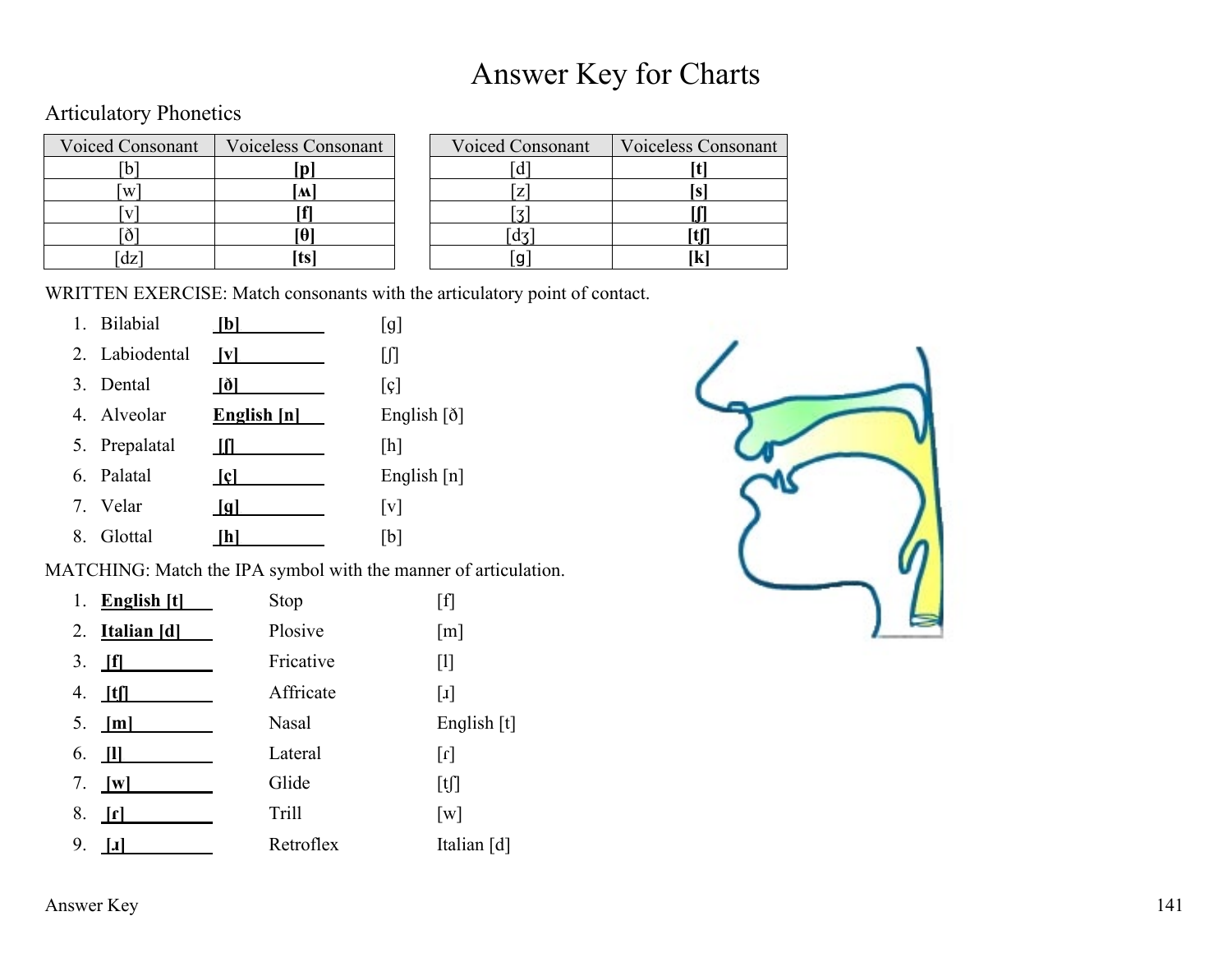#### Answer Key 142

#### Classification of vowels

| <b>IPA</b>                  | Quality     | Tongue Arch | Language    | <b>IPA</b>                     | Quality     | Tongue Arch | Language    | <b>IPA</b>              | Quality     | Tongue Arch             | Language           |
|-----------------------------|-------------|-------------|-------------|--------------------------------|-------------|-------------|-------------|-------------------------|-------------|-------------------------|--------------------|
| $\overline{1}$              | open/closed | Front       | EN IT GR FR | [u                             | open/closed | Back        | EN IT GR FR | $\lceil x \rceil$       | Open        | Central                 | <b>EN IT GR FR</b> |
| $\lceil \cdot \rceil$       | open/closed | Front       | EN IT GR FR | $\lceil \sigma \rceil$         | open/closed | Back        | EN IT GR FR | [a                      | Bright/open | Central                 | EN IT GR FR        |
| $[$ e $]$                   | open/closed | Front       | EN IT GR FR | $\lceil 0 \rceil$              | open/closed | Back        | EN IT GR FR | $\lceil a \rceil$       | Dark/open   | Central                 | <b>EN IT GR FR</b> |
| $\lceil \varepsilon \rceil$ | open/closed | Front       | EN IT GR FR | $\lceil 5 \rceil$              | open/closed | Back        | EN IT GR FR | $\lceil \Lambda \rceil$ | Open        | Central                 | <b>EN IT GR FR</b> |
| <b>IPA</b>                  | Quality     | Tongue Arch | Language    | <b>IPA</b>                     | Quality     | Tongue Arch | Language    | <b>IPA</b>              |             | Tongue Tip              | Language           |
| [y]                         | open/closed | Front       | EN IT GR FR | [ã                             | bright/dark | Central     | EN IT GR FR | $[\mathbf{k}]$          |             | Touch lower front teeth | EN IT GR FR        |
| $\lceil y \rceil$           | open/closed | Front       | EN IT GR FR | $\tilde{\epsilon}$             | open/closed | Front       | EN IT GR FR | [3]                     |             | Retroflex               | EN IT GR FR        |
| $\lceil \varnothing \rceil$ | open/closed | Front       | EN IT GR FR | $\lceil \tilde{o} \rceil$      | open/closed | Back        | EN IT GR FR |                         |             |                         |                    |
| $[\alpha]$                  | open/closed | Front       | EN IT GR FR | $\lceil \tilde{\alpha} \rceil$ | open/closed | Front       | EN IT GR FR |                         |             |                         |                    |

| <b>IPA</b>                          | Quality     | Tongue Arch | Language           |
|-------------------------------------|-------------|-------------|--------------------|
| [u]                                 | open/closed | Back        | <b>EN IT GR FR</b> |
| [ʊ]                                 | open/closed | Back        | <b>EN IT GR FR</b> |
| $\lceil 0 \rceil$                   | open/closed | Back        | EN IT GR FR        |
| $\lceil \circ \rceil$               | open/closed | Back        | EN IT GR FR        |
|                                     |             |             |                    |
|                                     |             |             |                    |
| <b>IPA</b>                          | Quality     | Tongue Arch | Language           |
| $\lceil \tilde{a} \rceil$           | bright/dark | Central     | <b>EN IT GR FR</b> |
| $\lceil \tilde{\varepsilon} \rceil$ | open/closed | Front       | <b>EN IT GR FR</b> |
| [õ]                                 | open/closed | Back        | <b>EN IT GR FR</b> |

| Ą | Quality     | Tongue Arch | Language           | <b>IPA</b>          | Quality                 | Tongue Arch |  | Language           |
|---|-------------|-------------|--------------------|---------------------|-------------------------|-------------|--|--------------------|
|   | open/closed | Back        | EN IT GR FR        | $\lvert x \rvert$   | Open                    | Central     |  | <b>EN IT GR FR</b> |
|   | open/closed | Back        | EN IT GR FR        | a i                 | Bright/open             | Central     |  | <b>EN IT GR FR</b> |
|   | open/closed | Back        | EN IT GR FR        | $\alpha$            | Dark/open               | Central     |  | EN IT GR FR        |
|   | open/closed | Back        | <b>EN IT GR FR</b> | $\Lambda$           | Open                    | Central     |  | <b>EN IT GR FR</b> |
|   |             |             |                    |                     |                         |             |  |                    |
| Ą | Quality     | Tongue Arch | Language           | <b>IPA</b>          | Tongue Tip              |             |  | Language           |
|   | bright/dark | Central     | EN IT GR FR        | $\lfloor R \rfloor$ | Touch lower front teeth |             |  | EN IT GR FR        |

Italian, chapter 1

|                    | <b>VOWELS</b> |                            |                                                                                                                                      |                               |                     |             |  |  |  |  |  |  |
|--------------------|---------------|----------------------------|--------------------------------------------------------------------------------------------------------------------------------------|-------------------------------|---------------------|-------------|--|--|--|--|--|--|
| IPA Symbol         | Onset         | Tonque Tip                 | Sides of Tonque and Arch                                                                                                             | Lip Position                  | <b>Jaw Position</b> | Soft Palate |  |  |  |  |  |  |
| Closed front       | Non-glottal   | Touching lower front teeth | The sides of the tongue contact the length of<br>the upper molars (to the eye teeth). The front<br>of the tongue forms a steep arch. | Neither rounded<br>nor spread | Released            | Raised      |  |  |  |  |  |  |
| [a]<br>Bright "ah" | Non-glottal   | Touching lower front teeth | The tongue lies low on the floor of the mouth.                                                                                       | Neither rounded<br>nor spread | Released            | Raised      |  |  |  |  |  |  |

|                                                                                                                                                                                                                                                                                                                                                                                                                                                                                                                                                                                        | <b>CONSONANTS</b> |                        |                            |                                                     |                                        |                     |                           |  |  |  |  |  |  |
|----------------------------------------------------------------------------------------------------------------------------------------------------------------------------------------------------------------------------------------------------------------------------------------------------------------------------------------------------------------------------------------------------------------------------------------------------------------------------------------------------------------------------------------------------------------------------------------|-------------------|------------------------|----------------------------|-----------------------------------------------------|----------------------------------------|---------------------|---------------------------|--|--|--|--|--|--|
| <b>IPA</b>                                                                                                                                                                                                                                                                                                                                                                                                                                                                                                                                                                             | Voicing           | Manner of Articulation | Tonque Tip                 | Sides of Tonque and Arch                            | Lip Position                           | <b>Jaw Position</b> | Soft Palate               |  |  |  |  |  |  |
| $\left[ \mathrm{d}\right]$<br>Dental                                                                                                                                                                                                                                                                                                                                                                                                                                                                                                                                                   | Voiced            | <b>Plosive</b>         | Touching upper front teeth | The sides of the tongue<br>contact the upper molars | In the shape of the<br>following vowel | Released            | Raised                    |  |  |  |  |  |  |
| $[t] % \begin{center} % \includegraphics[width=\linewidth]{imagesSupplemental_3.png} % \end{center} % \caption { % \textit{DefNet} and { % \textit{DefNet} and { % \textit{DefNet} and { % \textit{DefNet} and { % \textit{DefNet} and { % \textit{DefNet} and { % \textit{DefNet} and { % \textit{DefNet} and { % \textit{DefNet} and { % \textit{DefNet} and { % \textit{DefNet} and { % \textit{DefNet} and { % \textit{DefNet} and { % \textit{DefNet} and { % \textit{DefNet} and { % \textit{DefNet} and { % \textit{DefNet} and { % \textit{DefNet} and { % \textit{$<br>Dental | Voiceless         | Plosive                | Touching upper front teeth | The sides of the tongue<br>contact the upper molars | In the shape of the<br>following vowel | Released            | Raised                    |  |  |  |  |  |  |
| [n]<br>Dental                                                                                                                                                                                                                                                                                                                                                                                                                                                                                                                                                                          | Voiced            | Nasal                  | Touching upper front teeth | The sides of the tongue<br>contact the upper molars | In the shape of the<br>following vowel | Released            | Lowered to<br>meet tongue |  |  |  |  |  |  |
| [1]<br>Dental                                                                                                                                                                                                                                                                                                                                                                                                                                                                                                                                                                          | Voiced            | Lateral                | Touching upper front teeth | The sides of the tongue<br>contact the upper molars | In the shape of the<br>following vowel | Released            | Raised                    |  |  |  |  |  |  |
| $[r]$ $[r]$<br>Dental                                                                                                                                                                                                                                                                                                                                                                                                                                                                                                                                                                  | Voiced            | <b>Trill</b>           | Touching upper front teeth | The sides of the tongue<br>contact the upper molars | In the shape of the<br>following vowel | Released            | Raised                    |  |  |  |  |  |  |
| [b]<br><b>Bilabial</b>                                                                                                                                                                                                                                                                                                                                                                                                                                                                                                                                                                 | Voiced            | Plosive                | Touching lower front teeth | The sides of the tongue<br>contact the lower molars | Lips contact gently                    | Released            | Raised                    |  |  |  |  |  |  |
| [p]<br>Bilabial                                                                                                                                                                                                                                                                                                                                                                                                                                                                                                                                                                        | Voiceless         | Plosive                | Touching lower front teeth | The sides of the tongue<br>contact the lower molars | Lips contact gently                    | Released            | Raised                    |  |  |  |  |  |  |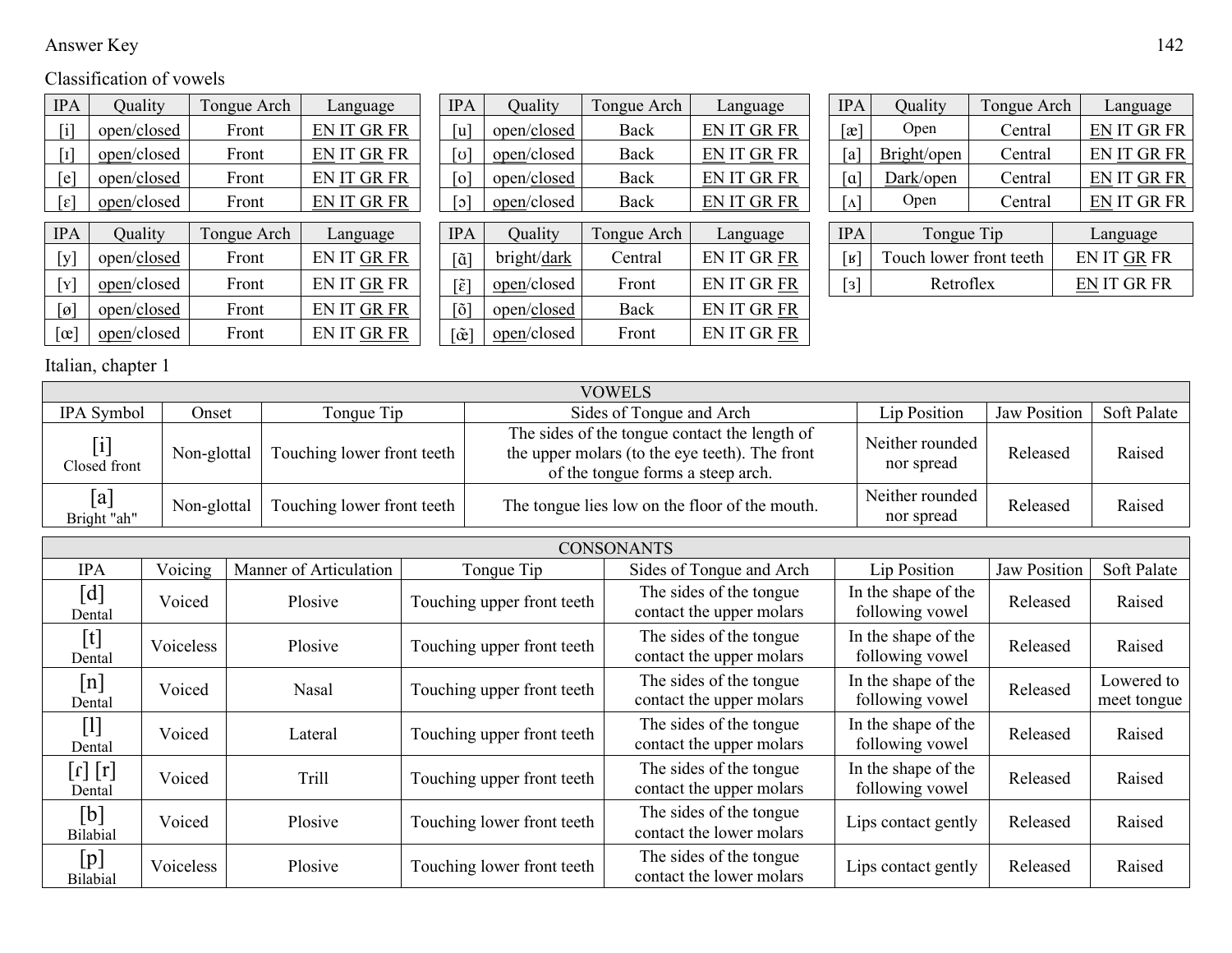Italian, chapter 1

|                          |           |                        |                            | <b>CONSONANTS</b>                                                                          |                                             |                          |        |
|--------------------------|-----------|------------------------|----------------------------|--------------------------------------------------------------------------------------------|---------------------------------------------|--------------------------|--------|
| <b>IPA</b>               | Voicing   | Manner of Articulation | Tonque Tip                 | Sides of Tonque and Arch                                                                   | Lip Position                                | Jaw Position Soft Palate |        |
| [g]<br>Velar             | Voiced    | Plosive                | Touching lower front teeth | The sides of the tongue contact<br>the upper molars. The back<br>contacts the soft palate. | In the shape of the<br>following vowel      | Released                 | Raised |
| $[{\rm k}]$<br>Velar     | Voiceless | Plosive                | Touching lower front teeth | The sides of the tongue contact<br>the upper molars. The back<br>contacts the soft palate. | In the shape of the<br>following vowel      | Released                 | Raised |
| $[\mathrm{z}]$<br>Dental | Voiced    | Fricative              | Touching upper front teeth | The sides of the tongue<br>contact the upper molars                                        | In the shape of the<br>following vowel      | Released                 | Raised |
| [s]<br>Dental            | Voiceless | Fricative              | Touching upper front teeth | The sides of the tongue<br>contact the upper molars                                        | In the shape of the<br>following vowel      | Released                 | Raised |
| [v]<br>Labiodental       | Voiced    | Fricative              | Touching lower front teeth | The sides of the tongue<br>contact the lower molars                                        | The inner lower lip<br>contacts upper teeth | Released                 | Raised |
| $[f]$<br>Labiodental     | Voiceless | Fricative              | Touching lower front teeth | The sides of the tongue<br>contact the lower molars                                        | The inner lower lip<br>contacts upper teeth | Released                 | Raised |

Italian, chapter 2

|                            |             |                            | VOWELS                                                                                                                               |                               |                     |             |
|----------------------------|-------------|----------------------------|--------------------------------------------------------------------------------------------------------------------------------------|-------------------------------|---------------------|-------------|
| <b>IPA</b> Symbol          | Onset       | Tonque Tip                 | Sides of Tonque and Arch                                                                                                             | Lip Position                  | <b>Jaw Position</b> | Soft Palate |
| [e]<br>Closed front        | Non-glottal | Touching lower front teeth | The sides of the tongue contact the upper molars.<br>The front of the tongue forms a moderately steep arch.                          | Neither rounded<br>nor spread | Released            | Raised      |
| $[\epsilon]$<br>Open front | Non-glottal | Touching lower front teeth | The sides of the tongue contact the upper molars.<br>The front forms a moderately steep arch with<br>space between the articulators. | Neither rounded<br>nor spread | Released            | Raised      |
| [j]<br>Glide               | Non-glottal | Touching lower front teeth | The sides of the tongue contact the length of<br>the upper molars (to the eye teeth). The<br>front of the tongue forms a steep arch. | Neither rounded<br>nor spread | Released            | Raised      |

|                                                                             | <b>CONSONANTS</b> |                        |                            |                                                                                        |                                        |                     |                           |  |  |  |
|-----------------------------------------------------------------------------|-------------------|------------------------|----------------------------|----------------------------------------------------------------------------------------|----------------------------------------|---------------------|---------------------------|--|--|--|
| <b>IPA</b>                                                                  | Voicing           | Manner of Articulation | Tonque Tip                 | Sides of Tonque and Arch                                                               | Lip Position                           | <b>Jaw Position</b> | Soft Palate               |  |  |  |
| $\left[ \mathrm{d}\mathrm{3}\right]$<br>Prepalatal                          | Voiced            | Affricate              | Touching prepalatal area   | The sides of the tongue<br>contact the upper molars                                    | In the shape of the<br>following vowel | Released            | Raised                    |  |  |  |
| $\begin{array}{c} \left[ \text{t} \right] \\ \text{Prepalatal} \end{array}$ | Voiceless         | Affricate              | Touching prepalatal area   | The sides of the tongue<br>contact the upper molars                                    | In the shape of the<br>following vowel | Released            | Raised                    |  |  |  |
| $[\mathfrak{y}]$<br>Velar                                                   | Voiced            | Nasal                  | Touching lower front teeth | The sides of the tongue contact<br>the upper molars. Back contacts<br>the soft palate. | In the shape of the<br>following vowel | Released            | Lowered to<br>meet tongue |  |  |  |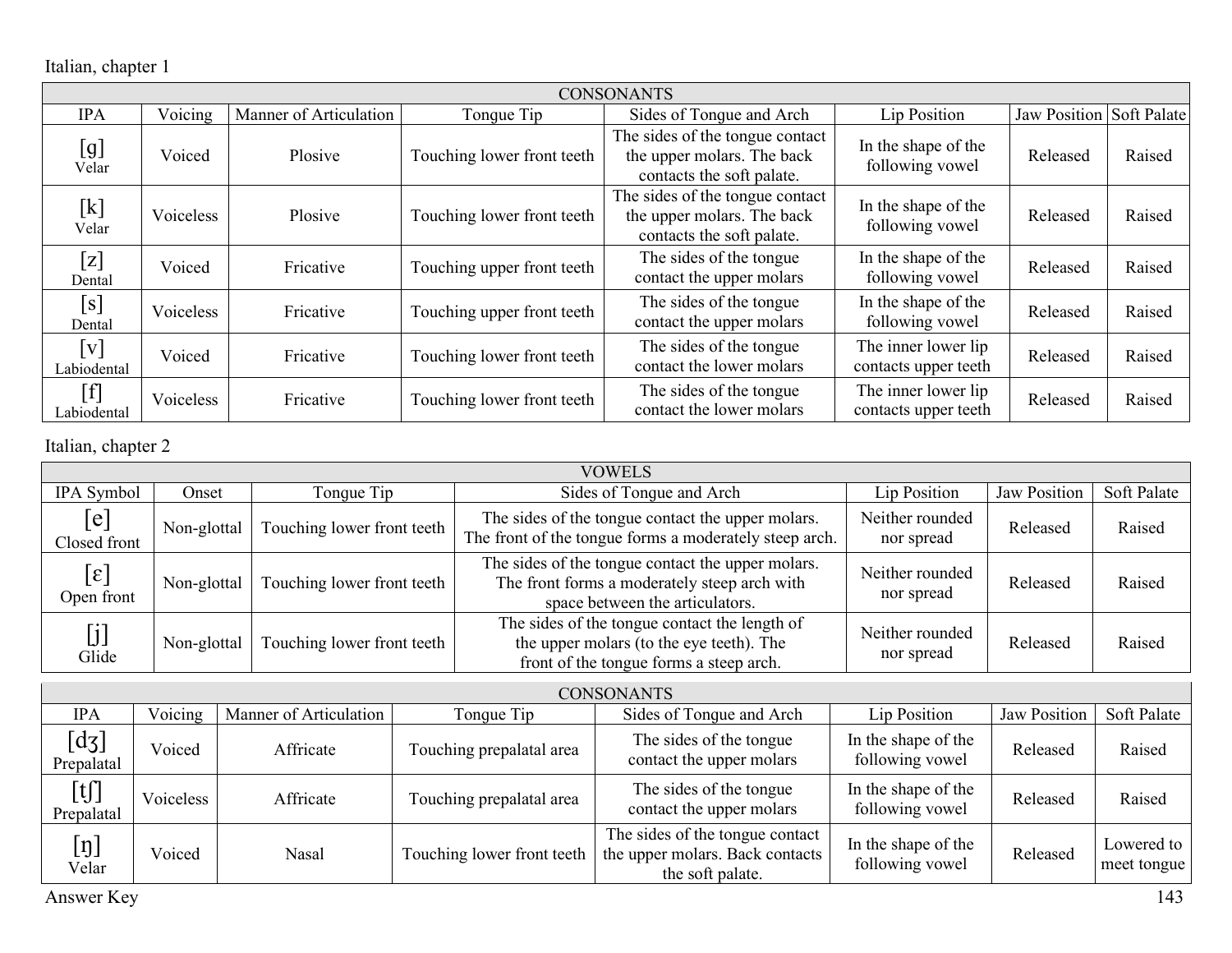#### Answer Key 144

## Italian, chapter 3

|                                               | <b>VOWELS</b> |                            |  |                            |                                                                                                                         |  |                                                             |                     |                           |  |
|-----------------------------------------------|---------------|----------------------------|--|----------------------------|-------------------------------------------------------------------------------------------------------------------------|--|-------------------------------------------------------------|---------------------|---------------------------|--|
| IPA Symbol                                    | Onset         | Tongue Tip                 |  |                            | Sides of Tongue and Arch                                                                                                |  | Lip Position                                                | Jaw Position        | Soft Palate               |  |
| [u]<br>Closed back                            | Non-glottal   | Touching lower front teeth |  |                            | The back of the tongue arches<br>steeply toward the soft palate                                                         |  | Rounded with<br>formation initiated<br>by the cheek muscles | Released            | Raised                    |  |
| <b>CONSONANTS</b>                             |               |                            |  |                            |                                                                                                                         |  |                                                             |                     |                           |  |
| <b>IPA</b>                                    | Voicing       | Manner of Articulation     |  | Tonque Tip                 | Sides of Tongue and Arch                                                                                                |  | Lip Position                                                | <b>Jaw Position</b> | Soft Palate               |  |
| $\lceil \Lambda \Lambda \rceil$<br>Prepalatal | Voiced        | Lateral                    |  | Touching lower front teeth | The sides of the tongue contact the<br>length of the upper molars. The front<br>of the tongue contacts prepalatal area. |  | In the shape of the<br>following vowel                      | Released            | Raised                    |  |
| $[{\rm nn}]$<br>Prepalatal                    | Voiced        | Nasal                      |  | Touching lower front teeth | The sides of the tongue contact the<br>length of the upper molars. The front<br>of the tongue contacts prepalatal area. |  | In the shape of the<br>following vowel                      | Released            | Lowered to<br>meet tongue |  |

Italian, chapter 4

|                            |             |                            | <b>VOWELS</b>                                                                                     |                                                             |                     |             |
|----------------------------|-------------|----------------------------|---------------------------------------------------------------------------------------------------|-------------------------------------------------------------|---------------------|-------------|
| IPA Symbol                 | Onset       | Tongue Tip                 | Sides of Tonque and Arch                                                                          | Lip Position                                                | <b>Jaw Position</b> | Soft Palate |
| $\lceil$ o]<br>Closed back | Non-glottal | Touching lower front teeth | The back of the tongue forms<br>a moderately steep arch.                                          | Rounded with<br>formation initiated<br>by the cheek muscles | Released            | Raised      |
| $[\circ]$<br>Open back     | Non-glottal | Touching lower front teeth | The back of the tongue forms a moderately steep<br>arch with more space between the articulators. | Rounded with<br>formation initiated<br>by the cheek muscles | Released            | Raised      |
| $\lceil w \rceil$<br>Glide | Non-glottal | Touching lower front teeth | The back of the tongue forms a steep arch.                                                        | Rounded with<br>formation initiated<br>by the cheek muscles | Released            | Raised      |

Italian, chapter 5

|                           | <b>CONSONANTS</b> |                        |                      |                                                     |                                        |              |             |  |  |  |
|---------------------------|-------------------|------------------------|----------------------|-----------------------------------------------------|----------------------------------------|--------------|-------------|--|--|--|
| <b>IPA</b>                | Voicing           | Manner of Articulation | <b>Tonque Tip</b>    | Sides of Tonque and Arch                            | Lip Position                           | Jaw Position | Soft Palate |  |  |  |
| г ссп<br>LJJ J<br>Palatal | oiceless/         | Fricative              | Touching hard palate | The sides of the tongue<br>contact the upper molars | In the shape of the<br>following vowel | Released     | Raised      |  |  |  |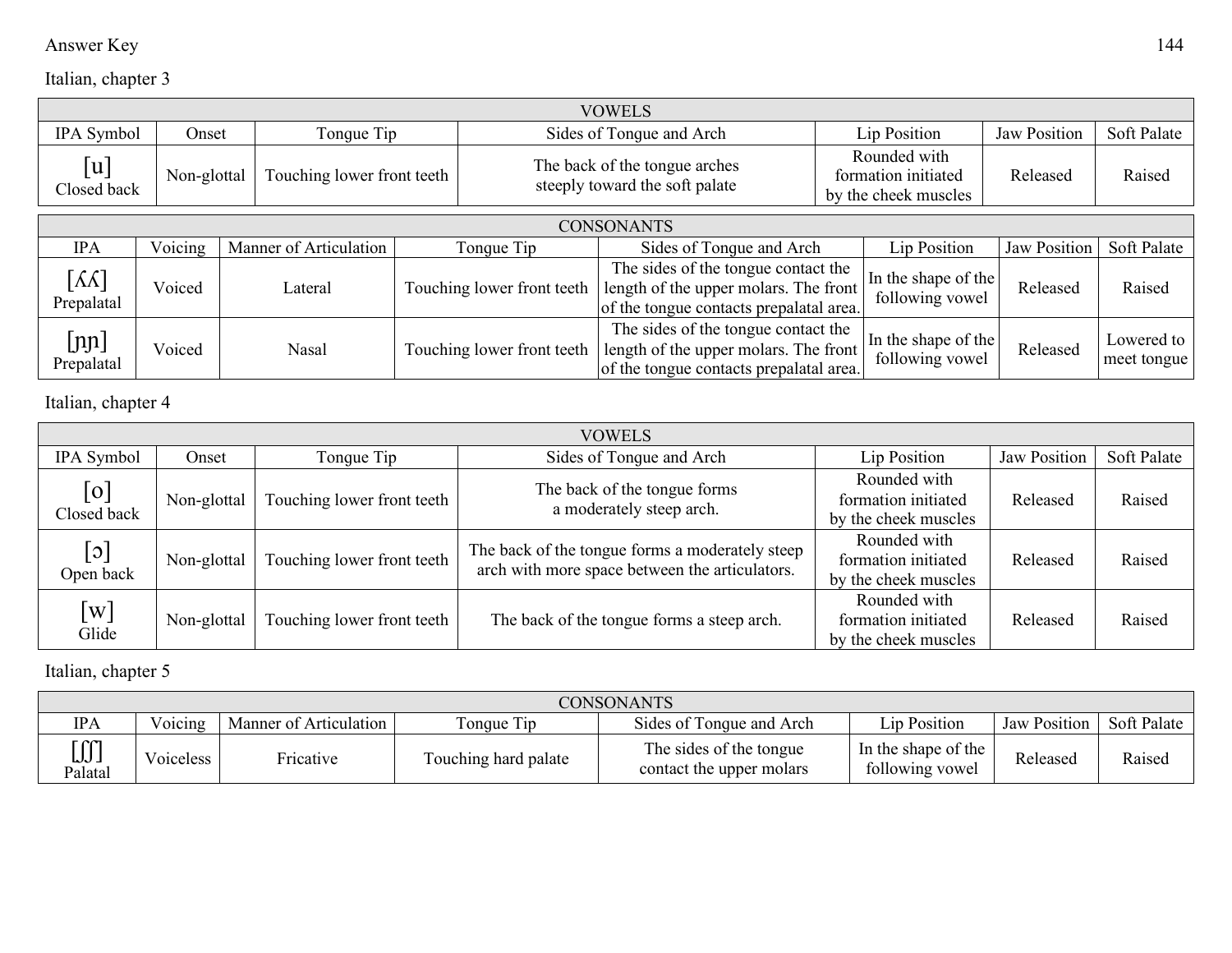## German, chapter 1

|                                  | <b>VOWELS</b> |                            |                                                                                                                                      |                                                             |                     |             |  |  |  |  |
|----------------------------------|---------------|----------------------------|--------------------------------------------------------------------------------------------------------------------------------------|-------------------------------------------------------------|---------------------|-------------|--|--|--|--|
| IPA Symbol                       | Onset         | Tongue Tip                 | Sides of Tonque and Arch                                                                                                             | Lip Position                                                | <b>Jaw Position</b> | Soft Palate |  |  |  |  |
| $[$ i:]<br>Closed front          | Glottal       | Touching lower front teeth | The sides of the tongue contact the length of<br>the upper molars (to the eye teeth). The<br>front of the tongue forms a steep arch. | Neither rounded<br>nor spread                               | Released            | Raised      |  |  |  |  |
| [e:<br>Closed front              | Glottal       | Touching lower front teeth | The sides contact the length of the upper<br>molars (to the eye teeth). The front of the<br>tongue forms a moderately steep arch.    | Neither rounded<br>nor spread                               | Released            | Raised      |  |  |  |  |
| u:<br>Closed back                | Glottal       | Touching lower front teeth | The back of the tongue arches<br>steeply toward the soft palate                                                                      | Rounded with formation<br>initiated by the cheek<br>muscles | Released            | Raised      |  |  |  |  |
| 0:<br>Closed back                | Glottal       | Touching lower front teeth | The back of the tongue forms<br>a moderately steep arch.                                                                             | Rounded with formation<br>initiated by the cheek<br>muscles | Released            | Raised      |  |  |  |  |
| $\alpha$ : $\alpha$<br>Dark "ah" | Glottal       | Touching lower front teeth | The tongue lies low on the floor of the mouth.                                                                                       | Neither rounded<br>nor spread                               | Released            | Raised      |  |  |  |  |
| $[\mathbf{R}]$<br>Vowel "r"      | N/A           | Touching lower front teeth | The tongue lies low on the floor of the mouth.                                                                                       | Lightly rounded                                             | Released            | Raised      |  |  |  |  |

|                                                                                                                                                                                                                                                                                                                                        |           |                        |                            | <b>CONSONANTS</b>                                                         |                                        |                     |             |
|----------------------------------------------------------------------------------------------------------------------------------------------------------------------------------------------------------------------------------------------------------------------------------------------------------------------------------------|-----------|------------------------|----------------------------|---------------------------------------------------------------------------|----------------------------------------|---------------------|-------------|
| <b>IPA</b>                                                                                                                                                                                                                                                                                                                             | Voicing   | Manner of Articulation | Tonque Tip                 | Sides of Tongue and Arch                                                  | Lip Position                           | <b>Jaw Position</b> | Soft Palate |
| $\left[ \textrm{d}\right]$<br>Alveolar                                                                                                                                                                                                                                                                                                 | Voiced    | Stop                   | Touching alveolar ridge    | The sides of the tongue<br>contact the upper molars                       | In the shape of the<br>following vowel | Released            | Raised      |
| [t]<br>Alveolar                                                                                                                                                                                                                                                                                                                        | Voiceless | Stop                   | Touching alveolar ridge    | The sides of the tongue<br>contact the upper molars                       | In the shape of the<br>following vowel | Released            | Raised      |
| $[1]$<br>Dental                                                                                                                                                                                                                                                                                                                        | Voiced    | Lateral                | Touching upper front teeth | The sides of the tongue<br>contact the upper molars                       | In the shape of the<br>following vowel | Released            | Raised      |
| $\lbrack 1 \rbrack$<br>Dental                                                                                                                                                                                                                                                                                                          | Voiced    | <b>Trill</b>           | Touching upper front teeth | The sides of the tongue<br>contact the upper molars                       | In the shape of the<br>following vowel | Released            | Raised      |
| $[b] % \centering % {\includegraphics[width=0.9\textwidth]{figs-pi.pdf}} \caption{The figure shows the function of the parameter $\{z_j$ and the parameter $j$ for the parameter $j$. The curve represents the function of the parameter $j$. The curve represents the function of the parameter $j$.} \label{fig:reps} %$<br>Bilabial | Voiced    | Stop                   | Touching lower front teeth | The sides of the tongue<br>contact the lower molars                       | Lips contact gently                    | Released            | Raised      |
| [p]<br>Bilabial                                                                                                                                                                                                                                                                                                                        | Voiceless | Stop                   | Touching lower front teeth | The sides of the tongue<br>contact the lower molars                       | Lips contact gently                    | Released            | Raised      |
| [g]<br>Velar                                                                                                                                                                                                                                                                                                                           | Voiced    | Stop                   | Touching lower front teeth | The sides contact the upper molars.<br>The back contacts the soft palate. | In the shape of the<br>following vowel | Released            | Raised      |
| $[{\rm k}]$<br>Velar                                                                                                                                                                                                                                                                                                                   | Voiceless | Stop                   | Touching lower front teeth | The sides contact the upper molars.<br>Back contacts the soft palate.     | In the shape of the<br>following vowel | Released            | Raised      |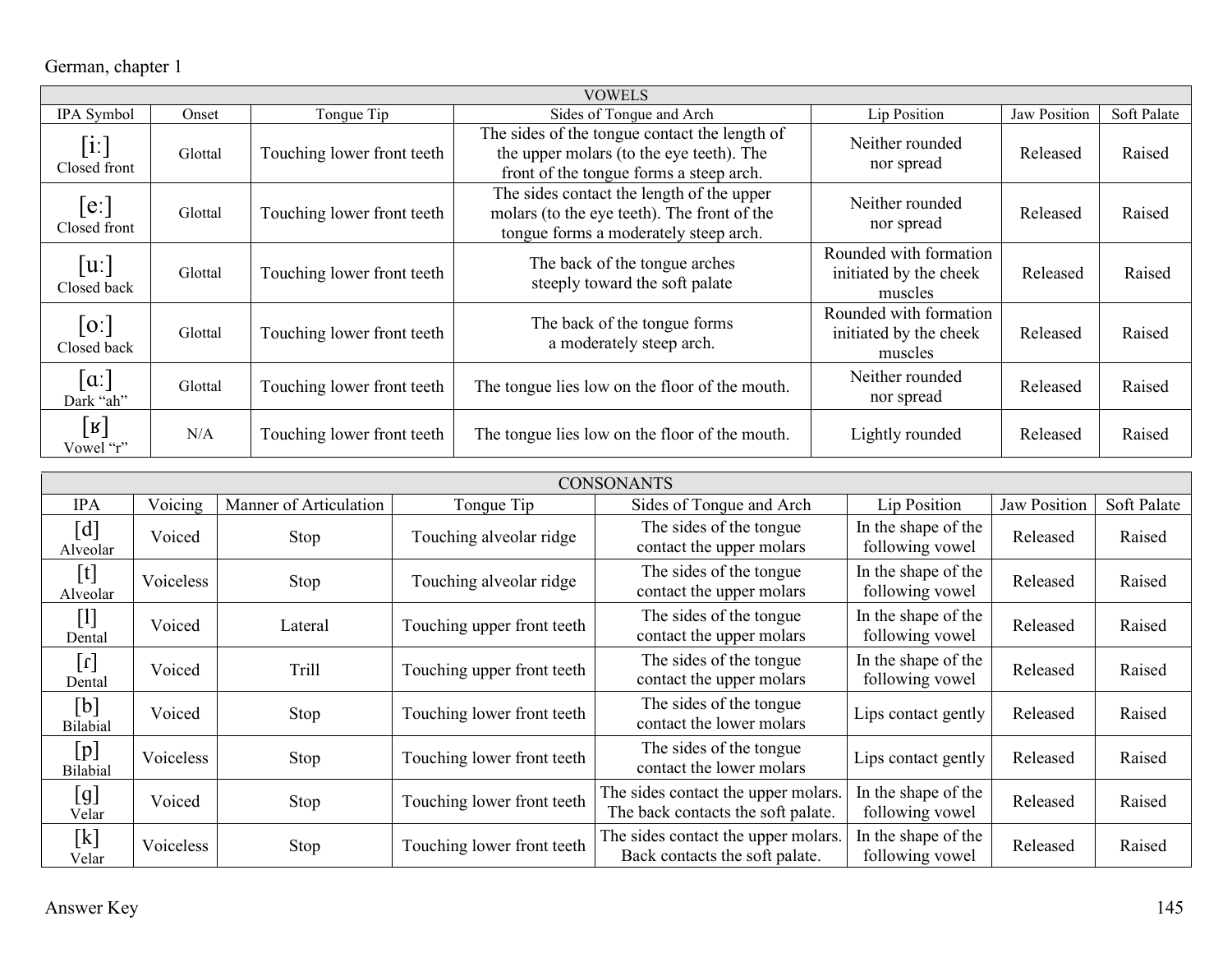| Answer Key | 146 |
|------------|-----|
|------------|-----|

#### German, chapter 2

|                               |         |                            | <b>VOWELS</b>                                                                                                                                      |                                                             |              |             |
|-------------------------------|---------|----------------------------|----------------------------------------------------------------------------------------------------------------------------------------------------|-------------------------------------------------------------|--------------|-------------|
| IPA Symbol                    | Onset   | Tonque Tip                 | Sides of Tonque and Arch                                                                                                                           | Lip Position                                                | Jaw Position | Soft Palate |
| $\vert I \vert$<br>Open front | Glottal | Touching lower front teeth | The sides of the tongue contact the upper molars.<br>The front of the tongue forms a steep arch<br>with space between the articulators.            | Neither rounded<br>nor spread                               | Released     | Raised      |
| $\epsilon$<br>Open front      | Glottal | Touching lower front teeth | The sides of the tongue contact the upper molars.<br>The front of the tongue forms a moderately steep<br>arch with space between the articulators. | Neither rounded<br>nor spread                               | Released     | Raised      |
| $[\sigma]$<br>Open back       | Glottal | Touching lower front teeth | The back of the tongue forms a steep<br>arch with space between the articulators.                                                                  | Rounded with<br>formation initiated<br>by the cheek muscles | Released     | Raised      |
| ၁ $ $<br>Open back            | Glottal | Touching lower front teeth | The back of the tongue forms a moderately<br>steep arch with space between the articulators.                                                       | Rounded with<br>formation initiated<br>by the cheek muscles | Released     | Raised      |
| a <br>Bright "ah"             | Glottal | Touching lower front teeth | The tongue lies low on the floor of the mouth.                                                                                                     | Neither rounded<br>nor spread                               | Released     | Raised      |

#### German, chapter 3

|                           | <b>CONSONANTS</b> |                        |                            |                                                                                                           |                                        |              |                           |  |  |  |
|---------------------------|-------------------|------------------------|----------------------------|-----------------------------------------------------------------------------------------------------------|----------------------------------------|--------------|---------------------------|--|--|--|
| <b>IPA</b>                | Voicing           | Manner of Articulation | Tonque Tip                 | Sides of Tonque and Arch                                                                                  | Lip Position                           | Jaw Position | Soft Palate               |  |  |  |
| $[]$<br>Prepalatal        | Voiceless         | Fricative              | Touching prepalatal area   | The sides of the tongue<br>contact the upper molars                                                       | In the shape of the<br>following vowel | Released     | Raised                    |  |  |  |
| $[\mathfrak{y}]$<br>Velar | Voiced            | Nasal                  | Touching lower front teeth | The sides of the tongue contact<br>the upper molars. The back of the<br>tongue contacts the soft palate.  | In the shape of the<br>following vowel | Released     | Lowered to<br>meet tongue |  |  |  |
| [j]<br>Palatal            | Voiced            | Glide                  | Touching lower front teeth | The sides of the tongue contact<br>the upper molars. The front of the<br>tongue arches toward the palate. | Neither rounded<br>nor spread          | Released     | Raised                    |  |  |  |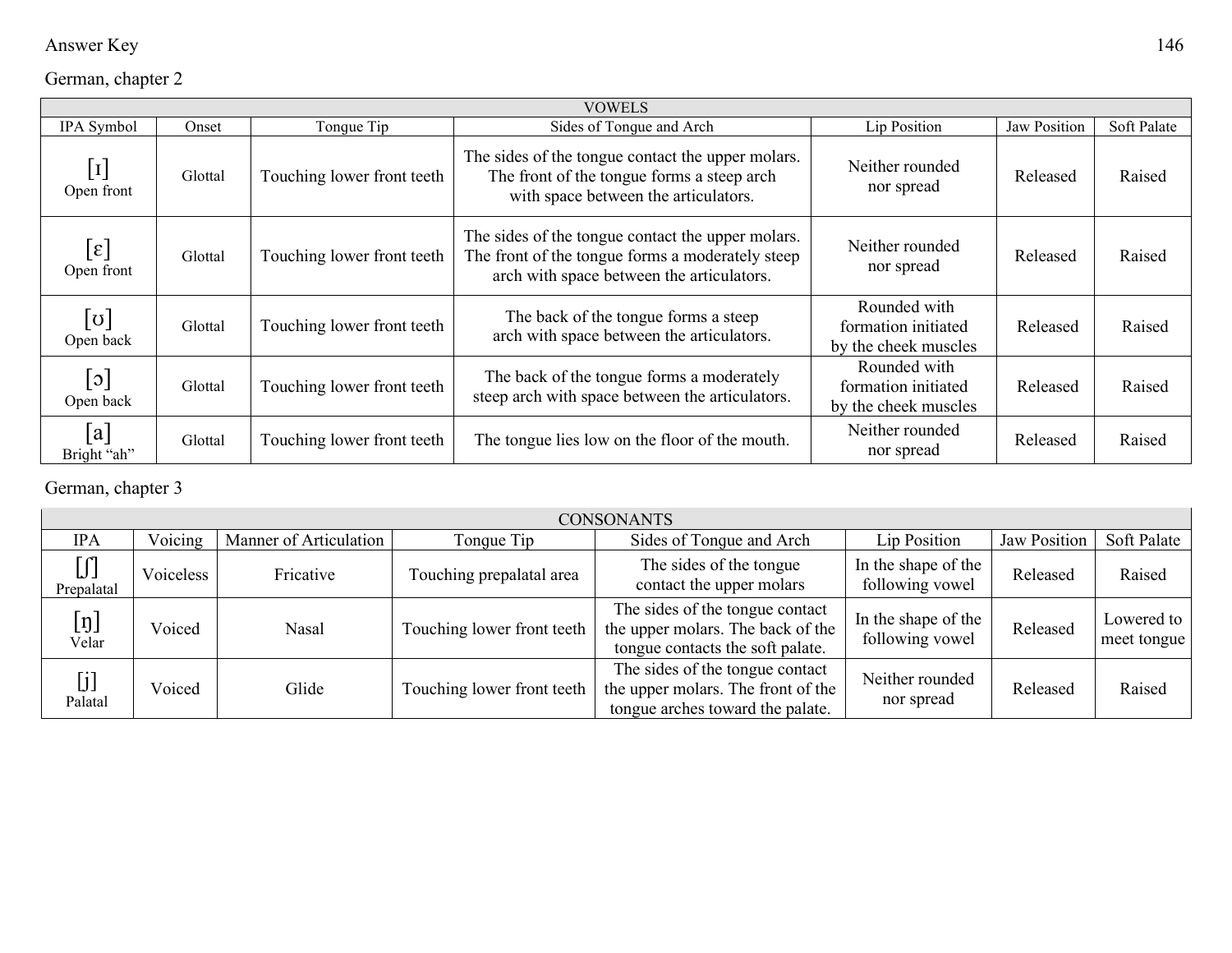## German, chapter 4

|                                           | <b>VOWELS</b> |                            |                                                                                                                                                       |                                                             |                     |             |  |  |  |  |  |
|-------------------------------------------|---------------|----------------------------|-------------------------------------------------------------------------------------------------------------------------------------------------------|-------------------------------------------------------------|---------------------|-------------|--|--|--|--|--|
| IPA Symbol                                | Onset         | Tongue Tip                 | Sides of Tonque and Arch                                                                                                                              | Lip Position                                                | <b>Jaw Position</b> | Soft Palate |  |  |  |  |  |
| [y:<br>Closed mixed                       | Glottal       | Touching lower front teeth | The sides of the tongue contact the length<br>of the upper molars (to the eye teeth). The<br>front of the tongue forms a steep arch.                  | Rounded with<br>formation initiated<br>by the cheek muscles | Released            | Raised      |  |  |  |  |  |
| $\mathbf{Y}$<br>Open mixed                | Glottal       | Touching lower front teeth | The sides of the tongue contact the upper<br>molars. The front of the tongue forms a steep<br>arch with space between the articulators.               | Rounded with<br>formation initiated<br>by the cheek muscles | Released            | Raised      |  |  |  |  |  |
| $\lvert \emptyset \rvert$<br>Closed mixed | Glottal       | Touching lower front teeth | The sides of the tongue contact the upper<br>molars. The front of the tongue forms a<br>moderately steep arch.                                        | Rounded with<br>formation initiated<br>by the cheek muscles | Released            | Raised      |  |  |  |  |  |
| $ \alpha $<br>Open mixed                  | Glottal       | Touching lower front teeth | The sides of the tongue contact the upper<br>molars. The front of the tongue forms a<br>moderately steep arch with space between<br>the articulators. | Rounded with<br>formation initiated<br>by the cheek muscles | Released            | Raised      |  |  |  |  |  |

#### German, chapter 5

|                                              | <b>CONSONANTS</b> |                        |                                |                                                                                                                         |                                        |                          |        |  |  |
|----------------------------------------------|-------------------|------------------------|--------------------------------|-------------------------------------------------------------------------------------------------------------------------|----------------------------------------|--------------------------|--------|--|--|
| <b>IPA</b>                                   | Voicing           | Manner of Articulation | Tonque Tip                     | Sides of Tonque and Arch                                                                                                | Lip Position                           | Jaw Position Soft Palate |        |  |  |
| $[\varsigma]$<br>Prepalatal                  | Voiceless         | Fricative              | Touching the lower front teeth | The sides of the tongue contact the upper<br>molars with the front of the tongue<br>arching toward the prepalatal area. | In the shape of the<br>following vowel | Released                 | Raised |  |  |
| $\left[ \mathrm{\mathbf{x}}\right]$<br>Velar | Voiceless         | Fricative              | Touching the lower front teeth | The sides of the tongue contact the upper<br>molars with the back of the tongue<br>arching toward the soft palate.      | In the shape of the<br>following vowel | Released                 | Raised |  |  |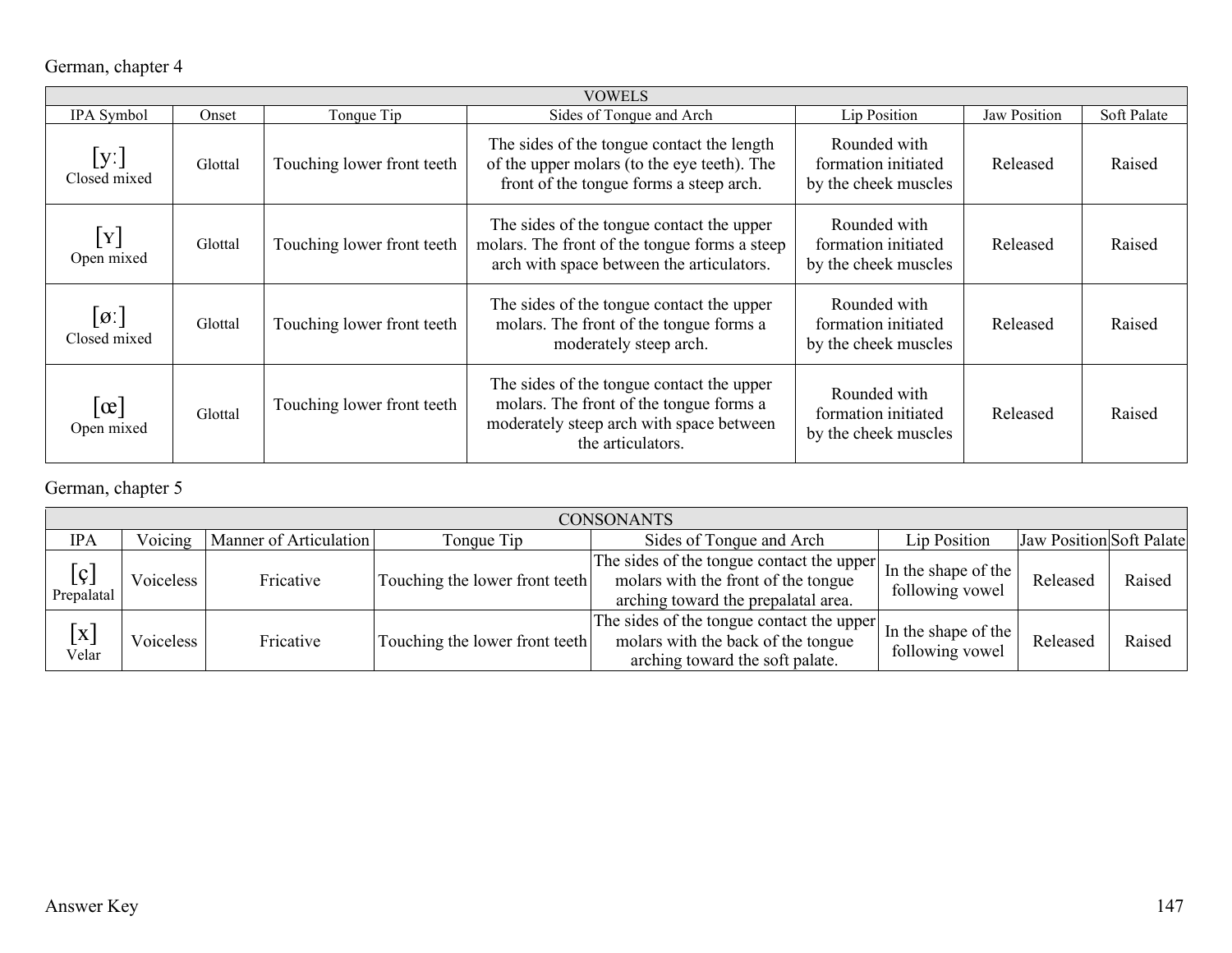| Answer Key | 148 |
|------------|-----|
|------------|-----|

|                                      |             |                            | <b>VOWELS</b>                                                                                                                        |                                                             |                     |             |
|--------------------------------------|-------------|----------------------------|--------------------------------------------------------------------------------------------------------------------------------------|-------------------------------------------------------------|---------------------|-------------|
| IPA Symbol                           | Onset       | Tongue Tip                 | Sides of Tonque and Arch                                                                                                             | Lip Position                                                | <b>Jaw Position</b> | Soft Palate |
| $[\operatorname{i}]$<br>Closed front | Non-glottal | Touching lower front teeth | The sides of the tongue contact the length<br>of the upper molars (to the eye teeth).<br>The front of the tongue forms a steep arch. | Neither rounded<br>nor spread                               | Released            | Raised      |
| $[{\rm e}]$<br>Closed front          | Non-glottal | Touching lower front teeth | The sides of the tongue contact the<br>upper molars. The front of the tongue<br>forms a moderately steep arch.                       | Neither rounded<br>nor spread                               | Released            | Raised      |
| [a]<br>Bright "ah"                   | Non-glottal | Touching lower front teeth | The tongue lies low on the floor of the mouth.                                                                                       | Neither rounded<br>nor spread                               | Released            | Raised      |
| $\lceil w \rceil$<br>Glide           | Non-glottal | Touching lower front teeth | The back of the tongue forms a steep arch.                                                                                           | Rounded with<br>formation initiated<br>by the cheek muscles | Released            | Raised      |

|                                          | <b>CONSONANTS</b> |                        |                            |                                                                                            |                                        |                     |                           |  |
|------------------------------------------|-------------------|------------------------|----------------------------|--------------------------------------------------------------------------------------------|----------------------------------------|---------------------|---------------------------|--|
| <b>IPA</b>                               | Voicing           | Manner of Articulation | Tongue Tip                 | Sides of Tongue and Arch                                                                   | Lip Position                           | <b>Jaw Position</b> | Soft Palate               |  |
| [d]<br>Dental                            | Voiced            | Plosive                | Touching upper front teeth | The sides of the tongue<br>contact the upper molars                                        | In the shape of the<br>following vowel | Released            | Raised                    |  |
| $[t]$<br>Dental                          | Voiceless         | Plosive                | Touching upper front teeth | The sides of the tongue<br>contact the upper molars                                        | In the shape of the<br>following vowel | Released            | Raised                    |  |
| [n]<br>Dental                            | Voiced            | Nasal                  | Touching upper front teeth | The sides of the tongue<br>contact the upper molars                                        | In the shape of the<br>following vowel | Released            | Lowered to<br>meet tongue |  |
| $[1]$<br>Dental                          | Voiced            | Lateral                | Touching upper front teeth | The sides of the tongue<br>contact the upper molars                                        | In the shape of the<br>following vowel | Released            | Raised                    |  |
| $\lbrack \mathfrak{c} \rbrack$<br>Dental | Voiced            | Trill                  | Touching upper front teeth | The sides of the tongue<br>contact the upper molars                                        | In the shape of the<br>following vowel | Released            | Raised                    |  |
| [b]<br><b>Bilabial</b>                   | Voiced            | Plosive                | Touching lower front teeth | The sides of the tongue<br>contact the lower molars                                        | Lips contact gently                    | Released            | Raised                    |  |
| [p]<br><b>Bilabial</b>                   | Voiceless         | Plosive                | Touching lower front teeth | The sides of the tongue<br>contact the lower molars                                        | Lips contact gently                    | Released            | Raised                    |  |
| [g]<br>Velar                             | Voiced            | Plosive                | Touching lower front teeth | The sides of the tongue contact<br>the upper molars. The back<br>contacts the soft palate. | In the shape of the<br>following vowel | Released            | Raised                    |  |
| $[k]$<br>Velar                           | Voiceless         | Plosive                | Touching lower front teeth | The sides of the tongue contact<br>the upper molars. The back<br>contacts the soft palate. | In the shape of the<br>following vowel | Released            | Raised                    |  |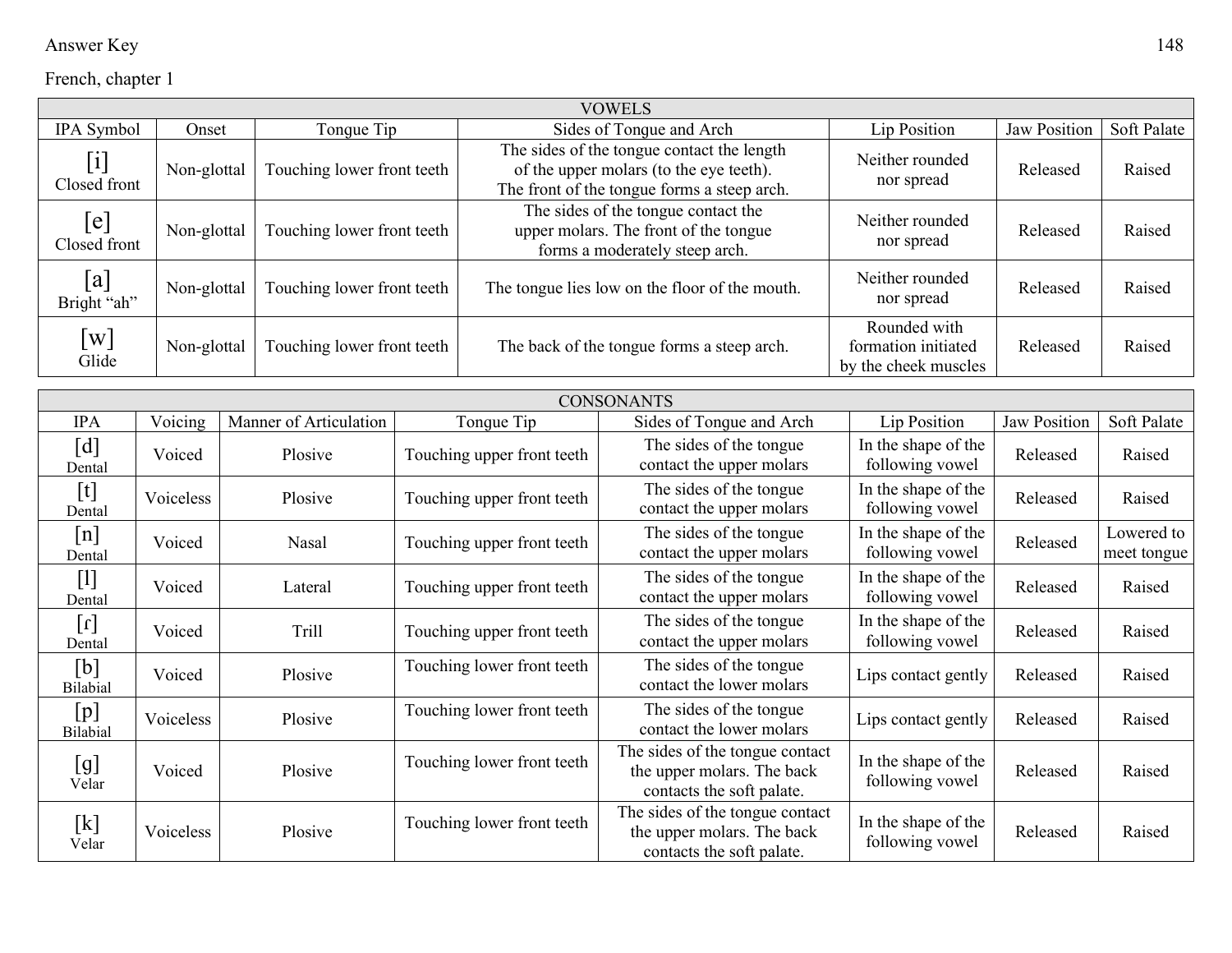|                                                                 |             |                            | <b>VOWELS</b>                                                                                                                        |                               |                     |             |
|-----------------------------------------------------------------|-------------|----------------------------|--------------------------------------------------------------------------------------------------------------------------------------|-------------------------------|---------------------|-------------|
| IPA Symbol                                                      | Onset       | Tonque Tip                 | Sides of Tonque and Arch                                                                                                             | Lip Position                  | <b>Jaw Position</b> | Soft Palate |
| $[\epsilon]$<br>Open front                                      | Non-glottal | Touching lower front teeth | The sides of the tongue contact the upper molars.<br>The front forms a moderately steep arch with<br>space between the articulators. | Neither rounded<br>nor spread | Released            | Raised      |
| $[\epsilon]$<br>Semi-open                                       | Non-glottal | Touching lower front teeth | The sides of the tongue contact the upper molars.<br>The front forms a moderately steep arch with<br>space between the articulators. | Neither rounded<br>nor spread | Released            | Raised      |
| $\left[\begin{smallmatrix} j \end{smallmatrix}\right]$<br>Glide | Non-glottal | Touching lower front teeth | The sides of the tongue contact the length of the<br>upper molars (to the eye teeth). The front of the<br>tongue forms a steep arch. | Neither rounded<br>nor spread | Released            | Raised      |

French, chapter 3

|                                     |             |                            | <b>VOWELS</b>                                                                                     |                                                             |              |             |
|-------------------------------------|-------------|----------------------------|---------------------------------------------------------------------------------------------------|-------------------------------------------------------------|--------------|-------------|
| IPA Symbol                          | Onset       | Tongue Tip                 | Sides of Tongue and Arch                                                                          | Lip Position                                                | Jaw Position | Soft Palate |
| [u]<br>Closed back                  | Non-glottal | Touching lower front teeth | The back of the tongue arches<br>steeply toward the soft palate                                   | Rounded with<br>formation initiated<br>by the cheek muscles | Released     | Raised      |
| $\lceil$ o]<br>Closed back          | Non-glottal | Touching lower front teeth | The back of the tongue forms<br>a moderately steep arch.                                          | Rounded with<br>formation initiated<br>by the cheek muscles | Released     | Raised      |
| $\lceil \circ \rceil$<br>Open back  | Non-glottal | Touching lower front teeth | The back of the tongue forms a moderately steep<br>arch with more space between the articulators. | Rounded with<br>formation initiated<br>by the cheek muscles | Released     | Raised      |
| $\lceil \alpha \rceil$<br>Dark "ah" | Non-glottal | Touching lower front teeth | The tongue lies low on the floor of the mouth.                                                    | Neither rounded<br>nor spread                               | Released     | Raised      |

|                                   | <b>CONSONANTS</b> |                        |                            |                                                                                                                         |                                        |              |                           |  |  |  |
|-----------------------------------|-------------------|------------------------|----------------------------|-------------------------------------------------------------------------------------------------------------------------|----------------------------------------|--------------|---------------------------|--|--|--|
| <b>IPA</b>                        | Voicing           | Manner of Articulation | Tonque Tip                 | Sides of Tonque and Arch                                                                                                | Lip Position                           | Jaw Position | Soft Palate               |  |  |  |
| $\overline{[3]}$<br>Prepalatal    | Voiced            | Fricative              | Touching prepalatal area   | The sides of the tongue<br>contact the upper molars                                                                     | In the shape of the<br>following vowel | Released     | Raised                    |  |  |  |
| $[]$<br>Prepalatal                | /oiceless         | Fricative              | Touching prepalatal area   | The sides of the tongue<br>contact the upper molars                                                                     | In the shape of the<br>following vowel | Released     | Raised                    |  |  |  |
| $\lfloor n \rfloor$<br>Prepalatal | Voiced            | Nasal                  | Touching lower front teeth | The sides of the tongue contact the<br>length of the upper molars. The front<br>of the tongue contacts prepalatal area. | In the shape of the<br>following vowel | Released     | Lowered to<br>meet tongue |  |  |  |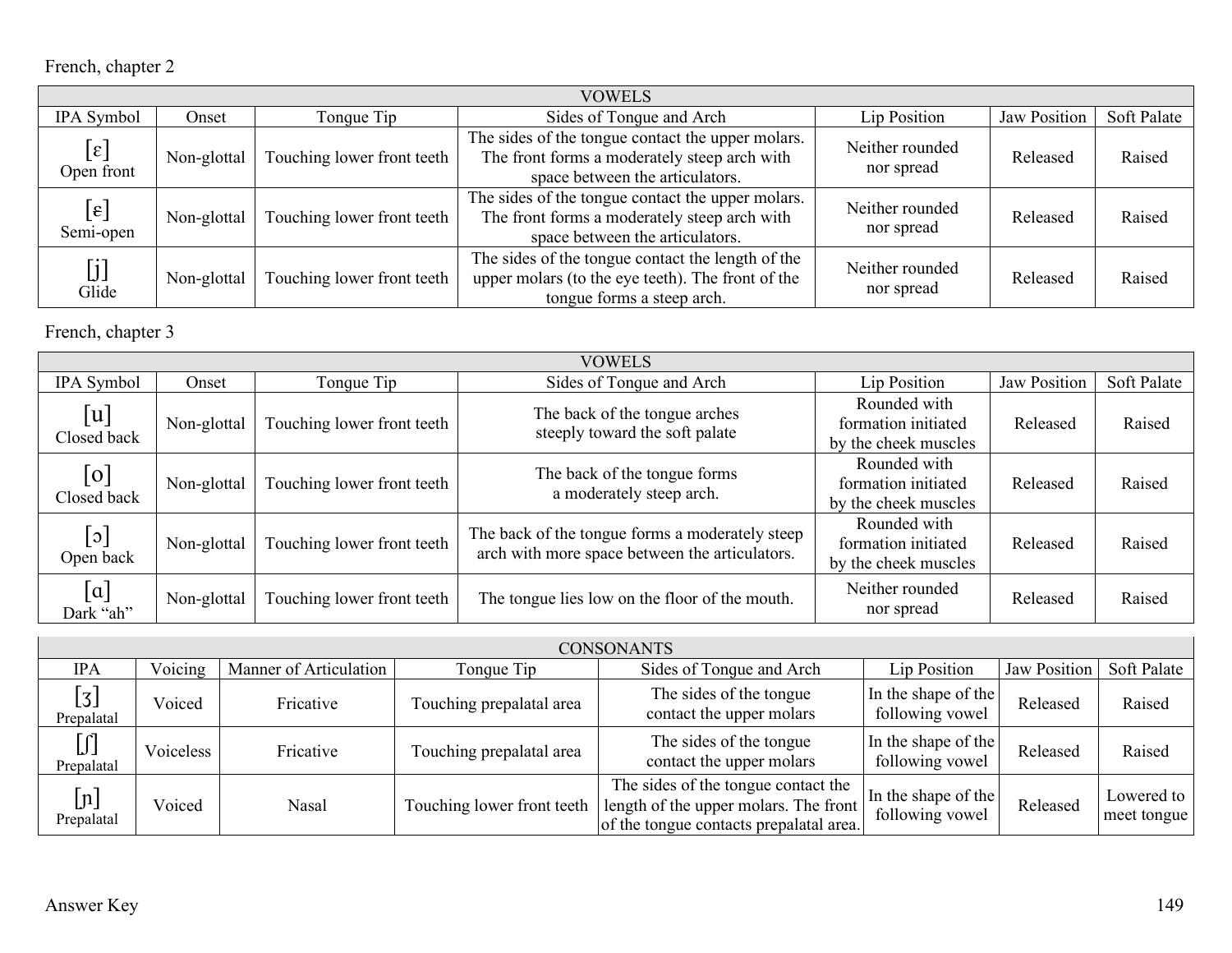| Answer Key | 150 |
|------------|-----|
|------------|-----|

|                                                                                                                                                                                                                                                                                                                      |             |                            | <b>VOWELS</b>                                                                                                                        |                                                             |                     |             |
|----------------------------------------------------------------------------------------------------------------------------------------------------------------------------------------------------------------------------------------------------------------------------------------------------------------------|-------------|----------------------------|--------------------------------------------------------------------------------------------------------------------------------------|-------------------------------------------------------------|---------------------|-------------|
| IPA Symbol                                                                                                                                                                                                                                                                                                           | Onset       | Tonque Tip                 | Sides of Tonque and Arch                                                                                                             | Lip Position                                                | <b>Jaw Position</b> | Soft Palate |
| [y]<br>Closed mixed                                                                                                                                                                                                                                                                                                  | Non-glottal | Touching lower front teeth | The sides of the tongue contact the length<br>of the upper molars (to the eye teeth).<br>The front of the tongue forms a steep arch. | Rounded with<br>formation initiated<br>by the cheek muscles | Released            | Raised      |
| $[\mathbf{u}]$<br>Glide                                                                                                                                                                                                                                                                                              | Non-glottal | Touching lower front teeth | The sides of the tongue contact the length<br>of the upper molars (to the eye teeth).<br>The front of the tongue forms a steep arch. | Rounded with<br>formation initiated<br>by the cheek muscles | Released            | Raised      |
| $[j] % \begin{center} % \includegraphics[width=\linewidth]{imagesSupplemental_3.png} % \end{center} % \caption { % Our method is used for the method. % Our method is used for the method. % The method is used for the method. % Note that the method is used for the method. % } % \label{fig:example} %$<br>Glide | Non-glottal | Touching lower front teeth | The sides of the tongue contact the length<br>of the upper molars (to the eye teeth).<br>The front of the tongue forms a steep arch. | Neither rounded<br>nor spread                               | Released            | Raised      |
| $\left[\mathrm{w}\right]$<br>Glide                                                                                                                                                                                                                                                                                   | Non-glottal | Touching lower front teeth | The back of the tongue forms a steep arch.                                                                                           | Rounded with<br>formation initiated<br>by the cheek muscles | Released            | Raised      |

French, chapter 5

|                                               |             |                            | <b>VOWELS</b>                                                                                                                                      |                                                             |              |             |
|-----------------------------------------------|-------------|----------------------------|----------------------------------------------------------------------------------------------------------------------------------------------------|-------------------------------------------------------------|--------------|-------------|
| IPA Symbol                                    | Onset       | Tonque Tip                 | Sides of Tonque and Arch                                                                                                                           | Lip Position                                                | Jaw Position | Soft Palate |
| $\lbrack \varnothing \rbrack$<br>Closed mixed | Non-glottal | Touching lower front teeth | The sides of the tongue contact the upper molars.<br>The front of the tongue forms a moderately steep<br>arch.                                     | Rounded with<br>formation initiated<br>by the cheek muscles | Released     | Raised      |
| $\lfloor \alpha \rfloor$<br>Open mixed        | Non-glottal | Touching lower front teeth | The sides of the tongue contact the upper molars.<br>The front of the tongue forms a moderately steep<br>arch with space between the articulators. | Rounded with<br>formation initiated<br>by the cheek muscles | Released     | Raised      |

French, chapter 6

|                                                     |             |                            | <b>VOWELS</b>                                            |                                                             |                     |                    |
|-----------------------------------------------------|-------------|----------------------------|----------------------------------------------------------|-------------------------------------------------------------|---------------------|--------------------|
| IPA Symbol                                          | Onset       | Tonque Tip                 | Sides of Tonque and Arch                                 | Lip Position                                                | <b>Jaw Position</b> | Soft Palate        |
| $\lceil\tilde{\mathrm{a}}\rceil$<br>Dark "ah" nasal | Non-glottal | Touching lower front teeth | The tongue lies low on the floor of the mouth.           | Neither rounded<br>nor spread                               | Released            | Moderately<br>high |
| $[\tilde{\mathrm{o}}]$<br>Closed [o] nasal          | Non-glottal | Touching lower front teeth | The back of the tongue forms<br>a moderately steep arch. | Rounded with<br>formation initiated<br>by the cheek muscles | Released            | Moderately<br>high |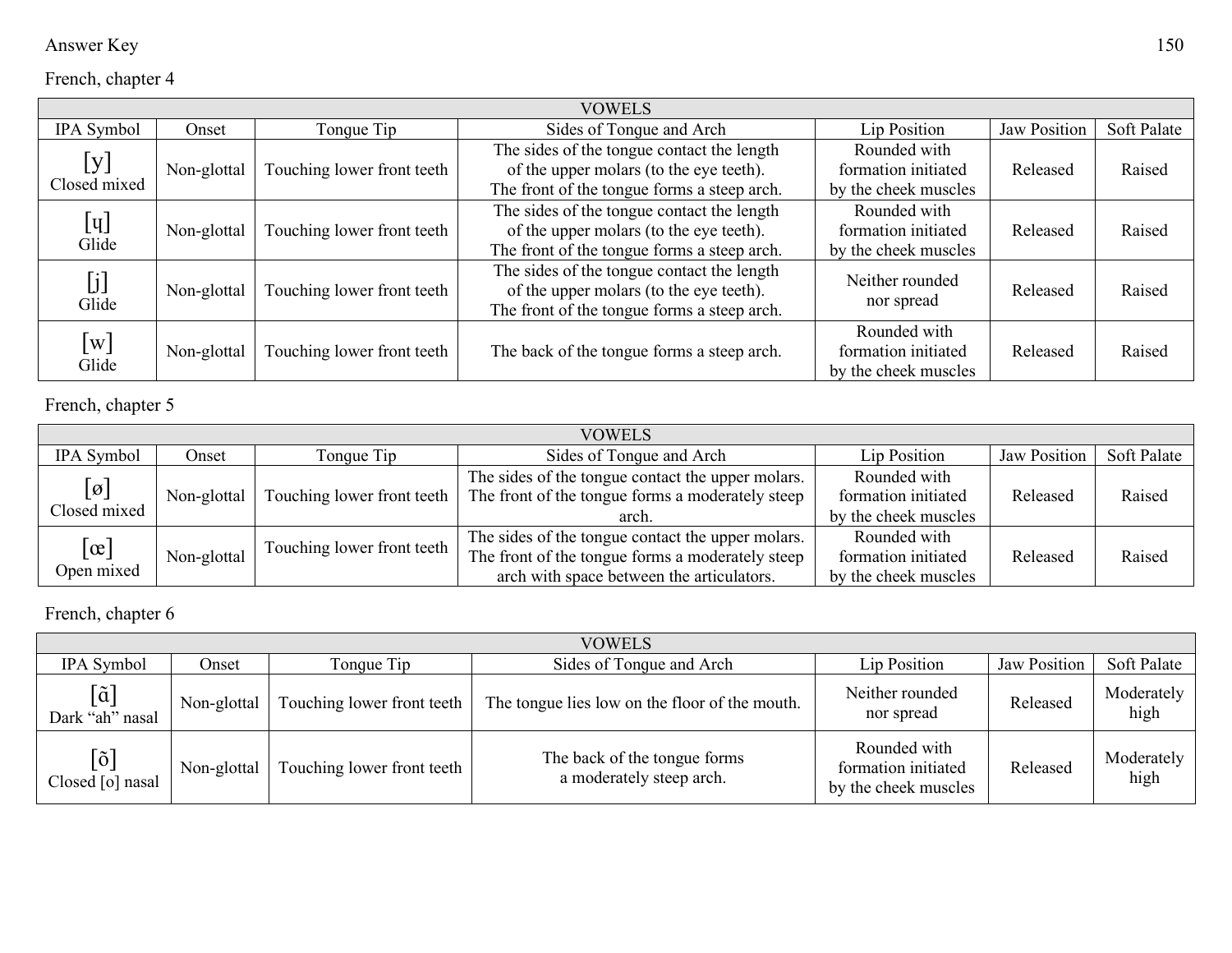|                                                                |             |                            | <b>VOWELS</b>                                                                                                                                      |                                                             |              |                    |
|----------------------------------------------------------------|-------------|----------------------------|----------------------------------------------------------------------------------------------------------------------------------------------------|-------------------------------------------------------------|--------------|--------------------|
| IPA Symbol                                                     | Onset       | Tonque Tip                 | Sides of Tonque and Arch                                                                                                                           | Lip Position                                                | Jaw Position | <b>Soft Palate</b> |
| $[\tilde{\epsilon}]$<br>Open $\lceil \varepsilon \rceil$ nasal | Non-glottal | Touching lower front teeth | The sides of the tongue contact the upper molars.<br>The front of the tongue forms a moderately steep<br>arch with space between the articulators. | Neither rounded<br>nor spread                               | Released     | Moderately<br>high |
| $[\tilde{\mathrm{e}}]$<br>Open $[\mathfrak{C}]$ nasal          | Non-glottal | Touching lower front teeth | The sides of the tongue contact the upper molars.<br>The front of the tongue forms a moderately steep<br>arch with space between the articulators. | Rounded with<br>formation initiated<br>by the cheek muscles | Released     | Moderately<br>high |

Latin, chapter 1

| <b>VOWELS</b>                      |             |                            |                                                                                                                                      |                                                             |                     |             |  |  |
|------------------------------------|-------------|----------------------------|--------------------------------------------------------------------------------------------------------------------------------------|-------------------------------------------------------------|---------------------|-------------|--|--|
| IPA Symbol                         | Onset       | Tonque Tip                 | Sides of Tonque and Arch                                                                                                             | Lip Position                                                | <b>Jaw Position</b> | Soft Palate |  |  |
| $[$<br>Closed front                | Non-glottal | Touching lower front teeth | The sides of the tongue contact the length<br>of the upper molars (to the eye teeth).<br>The front of the tongue forms a steep arch. | Neither rounded<br>nor spread                               | Released            | Raised      |  |  |
| [u]<br>Closed back                 | Non-glottal | Touching lower front teeth | The back of the tongue arches<br>steeply toward the soft palate                                                                      | Rounded with<br>formation initiated<br>by the cheek muscles | Released            | Raised      |  |  |
| [a]<br>Dark "ah"                   | Non-glottal | Touching lower front teeth | The tongue lies low on the floor of the mouth.                                                                                       | Neither rounded<br>nor spread                               | Released            | Raised      |  |  |
| [j]<br>Glide                       | Non-glottal | Touching lower front teeth | The sides of the tongue contact the length<br>of the upper molars (to the eye teeth).<br>The front of the tongue forms a steep arch. | Neither rounded<br>nor spread                               | Released            | Raised      |  |  |
| $\left[\mathrm{w}\right]$<br>Glide | Non-glottal | Touching lower front teeth | The back of the tongue forms a steep arch.                                                                                           | Rounded with<br>formation initiated<br>by the cheek muscles | Released            | Raised      |  |  |

| <b>CONSONANTS</b>                                                                                                                                                                                                                                                                                                                                                                                                                                                                                                                                                                     |           |                        |                            |                                                     |                                        |              |                           |  |
|---------------------------------------------------------------------------------------------------------------------------------------------------------------------------------------------------------------------------------------------------------------------------------------------------------------------------------------------------------------------------------------------------------------------------------------------------------------------------------------------------------------------------------------------------------------------------------------|-----------|------------------------|----------------------------|-----------------------------------------------------|----------------------------------------|--------------|---------------------------|--|
| <b>IPA</b>                                                                                                                                                                                                                                                                                                                                                                                                                                                                                                                                                                            | Voicing   | Manner of Articulation | Tongue Tip                 | Sides of Tonque and Arch                            | Lip Position                           | Jaw Position | Soft Palate               |  |
| $[d]% \centering \subfloat[\centering]{{\includegraphics[scale=0.2]{img8.png} }}% \qquad \subfloat[\centering]{{\includegraphics[scale=0.2]{img9.png} }}% \caption{(Adaptive image) Set size produced in our classification example (panel left). } \label{fig:3}$<br>Dental                                                                                                                                                                                                                                                                                                          | Voiced    | Plosive                | Touching upper front teeth | The sides of the tongue<br>contact the upper molars | In the shape of the<br>following vowel | Released     | Raised                    |  |
| $[t] \centering% \includegraphics[width=0.9\columnwidth]{figures/fig_10.pdf} \caption{The 3D (black) model for a different region of the parameter $\Omega$. The left shows a function of the parameter $\Omega$. The left shows a function of the parameter $\Omega$. The right shows a function of the parameter $\Omega$. The right shows a function of the parameter $\Omega$. The right shows a function of the parameter $\Omega$. The right shows a function of the parameter $\Omega$. The right shows a function of the parameter $\Omega$.} \label{fig:fig:time}$<br>Dental | Voiceless | Plosive                | Touching upper front teeth | The sides of the tongue<br>contact the upper molars | In the shape of the<br>following vowel | Released     | Raised                    |  |
| [n]<br>Dental                                                                                                                                                                                                                                                                                                                                                                                                                                                                                                                                                                         | Voiced    | Nasal                  | Touching upper front teeth | The sides of the tongue<br>contact the upper molars | In the shape of the<br>following vowel | Released     | Lowered to<br>meet tongue |  |
| $[1]$<br>Dental                                                                                                                                                                                                                                                                                                                                                                                                                                                                                                                                                                       | Voiced    | Lateral                | Touching upper front teeth | The sides of the tongue<br>contact the upper molars | In the shape of the<br>following vowel | Released     | Raised                    |  |
| $\lbrack \mathfrak{l} \rbrack$<br>Dental                                                                                                                                                                                                                                                                                                                                                                                                                                                                                                                                              | Voiced    | Trill                  | Touching upper front teeth | The sides of the tongue<br>contact the upper molars | In the shape of the<br>following vowel | Released     | Raised                    |  |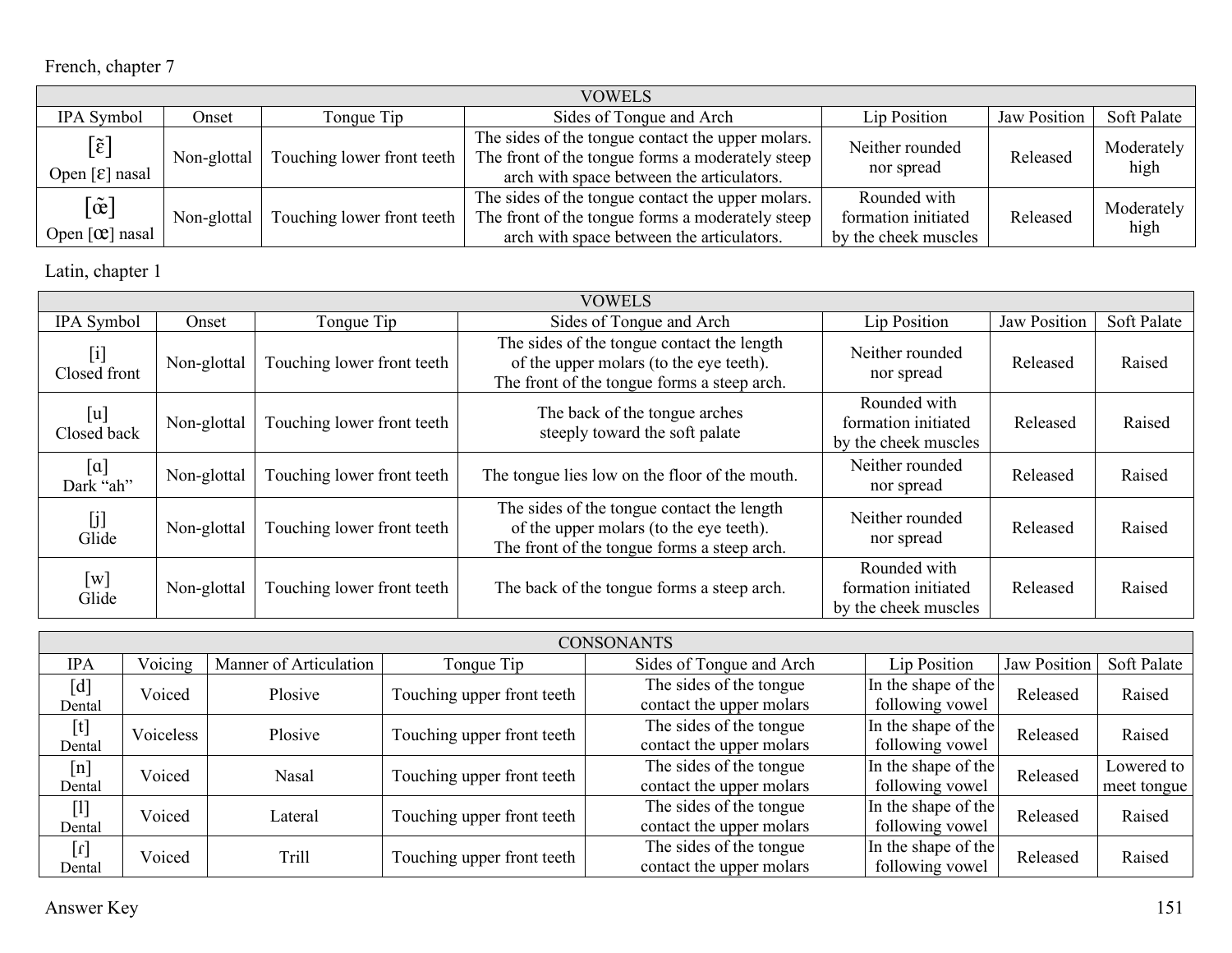| <b>CONSONANTS</b>           |                       |                        |                            |                                                                                                                         |                                        |                     |                           |  |
|-----------------------------|-----------------------|------------------------|----------------------------|-------------------------------------------------------------------------------------------------------------------------|----------------------------------------|---------------------|---------------------------|--|
| <b>IPA</b>                  | Voicing               | Manner of Articulation | Tonque Tip                 | Sides of Tonque and Arch                                                                                                | Lip Position                           | <b>Jaw Position</b> | Soft Palate               |  |
| [n]<br>Prepalatal           | Voiced                | <b>Nasal</b>           | Touching lower front teeth | The sides of the tongue contact the<br>length of the upper molars. The front<br>of the tongue contacts prepalatal area. | In the shape of the<br>following vowel | Released            | Lowered to<br>meet tongue |  |
| $[d_3]$ $[t]$<br>Prepalatal | Voiced /<br>Voiceless | Affricate              | Touching prepalatal area   | The sides of the tongue<br>contact the upper molars                                                                     | In the shape of the<br>following vowel | Released            | Raised                    |  |
| [b]<br>Bilabial             | Voiced                | Plosive                | Touching lower front teeth | The sides of the tongue<br>contact the lower molars                                                                     | Lips contact<br>gently                 | Released            | Raised                    |  |
| [p]<br>Bilabial             | Voiceless             | Plosive                | Touching lower front teeth | The sides of the tongue<br>contact the lower molars                                                                     | Lips contact<br>gently                 | Released            | Raised                    |  |
| [g]<br>Velar                | Voiced                | Plosive                | Touching lower front teeth | The sides of the tongue contact<br>the upper molars. The back<br>contacts the soft palate.                              | In the shape of the<br>following vowel | Released            | Raised                    |  |
| [k]<br>Velar                | Voiceless             | Plosive                | Touching lower front teeth | The sides of the tongue contact<br>the upper molars. The back<br>contacts the soft palate.                              | In the shape of the<br>following vowel | Released            | Raised                    |  |

Latin, chapter 2

| <b>VOWELS</b>              |             |                            |                                                                                                                                      |                                                             |                     |             |  |  |
|----------------------------|-------------|----------------------------|--------------------------------------------------------------------------------------------------------------------------------------|-------------------------------------------------------------|---------------------|-------------|--|--|
| IPA Symbol                 | Onset       | Tonque Tip                 | Sides of Tonque and Arch                                                                                                             | Lip Position                                                | <b>Jaw Position</b> | Soft Palate |  |  |
| $[\epsilon]$<br>Open front | Non-glottal | Touching lower front teeth | The sides of the tongue contact the upper molars.<br>The front forms a moderately steep arch with<br>space between the articulators. | Neither rounded<br>nor spread                               | Released            | Raised      |  |  |
| $[\circ]$<br>Open back     | Non-glottal | Touching lower front teeth | The back of the tongue forms a moderately steep<br>arch with more space between the articulators.                                    | Rounded with<br>formation initiated<br>by the cheek muscles | Released            | Raised      |  |  |

| <b>CONSONANTS</b>         |         |                        |                            |                                                                                        |                                        |              |                           |  |
|---------------------------|---------|------------------------|----------------------------|----------------------------------------------------------------------------------------|----------------------------------------|--------------|---------------------------|--|
| <b>IPA</b>                | Voicing | Manner of Articulation | Tonque Tip                 | Sides of Tonque and Arch                                                               | Lip Position                           | Jaw Position | Soft Palate               |  |
| [r]<br>Dental             | Voiced  | Trill                  | Touching upper front teeth | The sides of the tongue<br>contact the upper molars                                    | In the shape of the<br>following vowel | Released     | Raised                    |  |
| $[\mathfrak{y}]$<br>Velar | Voiced  | Nasal                  | Touching lower front teeth | The sides of the tongue contact<br>the upper molars. Back contacts<br>the soft palate. | In the shape of the<br>following vowel | Released     | Lowered to<br>meet tongue |  |